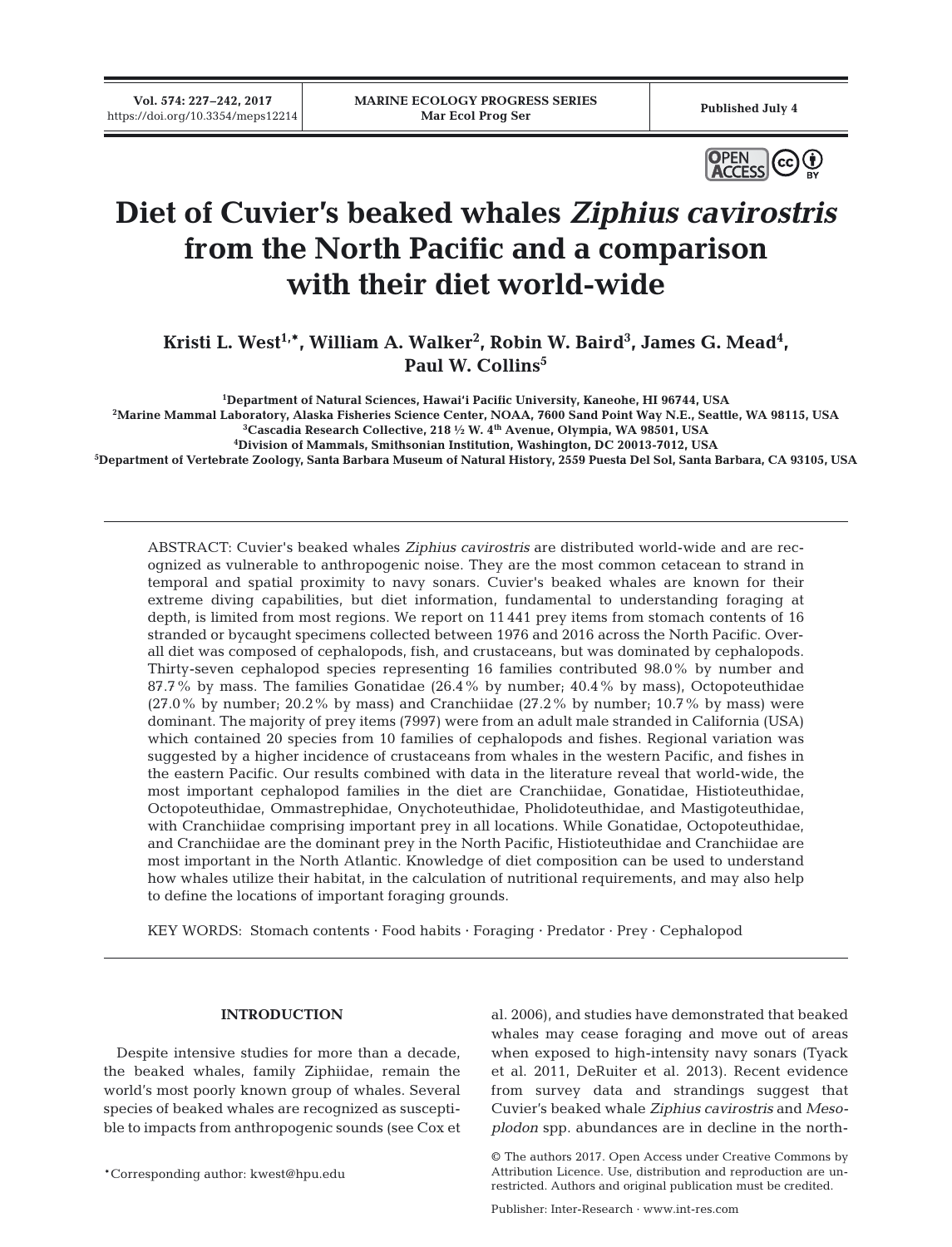ern part of the California Current (Moore & Barlow 2013). Although the cause of the decline is unknown, anthropogenic sound and ecosystem change are suggested as possible factors. Efforts to model the energetics of beaked whales indicate that in the absence of energetically dense prey, inter-calf interval will be extended, resulting in lowered reproductive rates (New et al. 2013). Despite such recognized beaked whale conservation concerns, there is a general lack of fundamental diet information to better understand beaked whale foraging behavior and how these whales utilize their habitat.

Cuvier's beaked whales are distributed throughout the world's oceans with the exception of the polar seas. They are the most commonly reported beaked whale among the 22 currently recognized species (Heyning & Mead 2009). However, dietary information from Cuvier's beaked whales inhabiting any of the world's ocean basins is relatively limited as assessing diet for many species of cetaceans is difficult, given that most foraging occurs far below the surface. This is especially true for Cuvier's beaked whales, which forage between about 600 and almost 3000 m in depth (Baird et al. 2006, 2008, Tyack et al. 2006, Schorr et al. 2014). Prey identification from stomach content analysis has only been conducted for fewer than 50 individuals world-wide, with a bias of approximately 65% towards males. The majority of Cuvier's beaked whale stomachs examined have come from stranded specimens in the North Atlantic  $(n = 20)$  or Mediterranean  $(n = 10)$ 12), where findings have been reported in a number of separate studies (Podesta & Meotti 1991, Carlini et al. 1992, Blanco & Raga 2000, Lefkaditou & Poulopoulos 1998, Santos et al. 2001, 2007, Spitz et al. 2011). When considering the total number of prey items identified among Cuvier's beaked whales examined world-wide, the data available are heavily weighted towards the North Atlantic. Over 8000 prey items were identified from an individual specimen stranded near Scotland (Santos et al. 2001), and prey was identified from 10 specimens stranded over a 10 yr period in the Bay of Biscay (Spitz et al. 2011) and from 7 specimens stranded in the Canary Islands (Santos et al. 2007). In the Southern Hemisphere, Cuvier's beaked whale stomach content remains have been identified from 5 individuals from South Africa (Ross 1984, Sekiguchi 1994) and 1 whale from New Zealand (Fordyce et al. 1979). In the Caribbean and the Gulf of Mexico, individual Cuvier's beaked whale strandings provide limited data on diet from these regions (Debrot & Barros 1994, Fertl et al. 1997).

Little is known of the diet of Cuvier's beaked whales in the North Pacific. Cephalopod species have only been previously identified from 2 stomach samples from Alaska, 1 from California, 1 from Taiwan, and 1 from Japan (Foster & Hare 1990, Wang et al. 1995, Fiscus 1997, Ohizumi & Kishiro 2003, Adams et al. 2015). Cuvier's beaked whale diet has not previously been described from any location in the central North Pacific, and large geographical gaps remain between the dietary information available from Alaska, California, and Japan. Here we report on stomach contents from stranded or bycaught Cuvier's beaked whales across the North Pacific Ocean collected over a 40 yr span. Our findings represent an extensive geographic range, with samples collected from Guam and Saipan in the Western Pacific to Panama in the East. We also sampled individuals from the central Pacific, including specimens stranded in Hawai'i and the Aleutian Islands (Fig. 1). We identify prey from available stomach contents to describe the diet composition and prey size from the North Pacific, and compare diet composition to what is known about the diet of this species elsewhere.

## **MATERIALS AND METHODS**

Stranded or bycaught Cuvier's beaked whale stomach contents were initially frozen and later thawed, and curated at the Marine Mammal Laboratory (MML) at the Alaska Fisheries Science Center, Hawai'i Pacific University, the Natural History Museum of Los Angeles County (LACM), the Santa Barbara Museum of Natural History (SBMNH), or at the Smithsonian Institution (USNM). Following thawing, invertebrate remains were then preserved in 70% ethanol for longer-term storage or immediately processed for sorting. Stomach contents were rinsed through a progression of sieves with decreasing mesh sizes of 1.4, 0.94, and 0.50 mm. After sorting, cephalopod beaks and fish bones were preserved in 70% ethanol. Fish otoliths were stored dry in gelatin capsules. All remains were identified to the lowest possible taxon using the private reference collection of W.A. Walker and the fish bone, otolith, and cephalopod beak reference collections housed at the MML. A voucher series of select beaks and otoliths representing each prey taxon were removed from the individual stomach samples and incorporated into the MML cephalopod beak reference collection.

The total number of each species of cephalopod was estimated as the number of lower beaks present. The total number of each fish species was estimated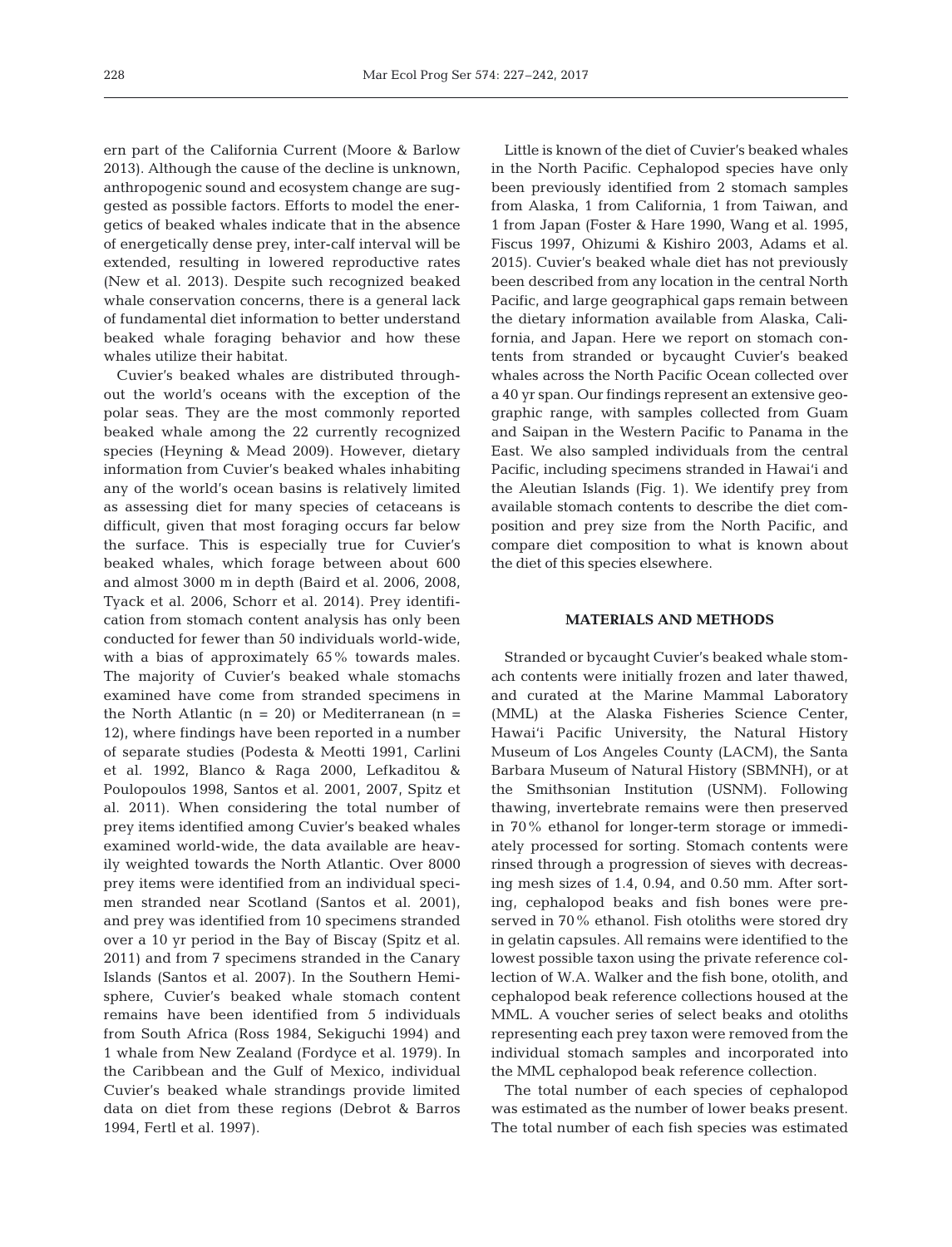

Fig. 1. Locations of stranded and bycaught North Pacific Cuvier's beaked whales *Ziphius cavirostris* specimens where stomach contents were collected between 1976 and 2016

based on the greater number of left or right otoliths, with 1 exception. In stomach sample SBMNH 8991, the number of basioccipital cranial bones of the giant grenadier *Albatrossia pectoralis* exceeded the number of left or right otoliths present, so the total number of these bones was used to estimate the minimum number of *A. pectoralis* present. Crustacean abundance was estimated using the number of individual carapace remains in each stomach or the greater number of anterior or posterior carapace portions in the case of partial remains.

Dorsal mantle length and total weights were estimated by measuring lower beak rostral length for the decapod cephalopods and lower beak hood length for the cephalopods Vampyromorpha and Octopoda and then applying the appropriate regression equations. Cephalopod beaks were measured to the nearest 0.1 mm with either an optical micrometer or, in the case of large beaks, Vernier calipers. In most cases, regression equations from Wolff (1982, 1984), Clarke (1986), Sinclair et al. (2015), and unpublished regressions developed at the MML were used to estimate prey size and mass for the cephalopod species present. If no regression equations were available, prey sizes were estimated using data from taxonomically related individuals of near equivalent beak size.

Fish otoliths and diagnostic bones were measured to the nearest 0.1 mm using an optical micrometer. Fish prey standard lengths and weights were estimated using regression equations from the literature (Smale et al. 1995, Spear et al. 2007, Sinclair et al. 2015) or, if unavailable, from regressions developed for similar, closely related species at the MML. Carapace lengths were also measured to the nearest 0.1 mm using Vernier calipers. Weights for all 3 species of shrimp encountered in this study were estimated using regressions developed by Childress & Price (1983) for another deepwater shrimp, *Gnathophausia ingens,* since species-specific weight regressions were unavailable.

## **RESULTS**

Stomach contents were collected from 16 individuals from the North Pacific Ocean (Fig. 1); of these, 14 were individuals that had stranded between 1976 and 2016, and 2 individuals were collected from the Japanese high seas squid drift-net fishery in 1990 and 1991 (Table 1). Eleven of the whales were male, 3 were female, and sex was unknown for 2 specimens. Like other areas where stomach contents of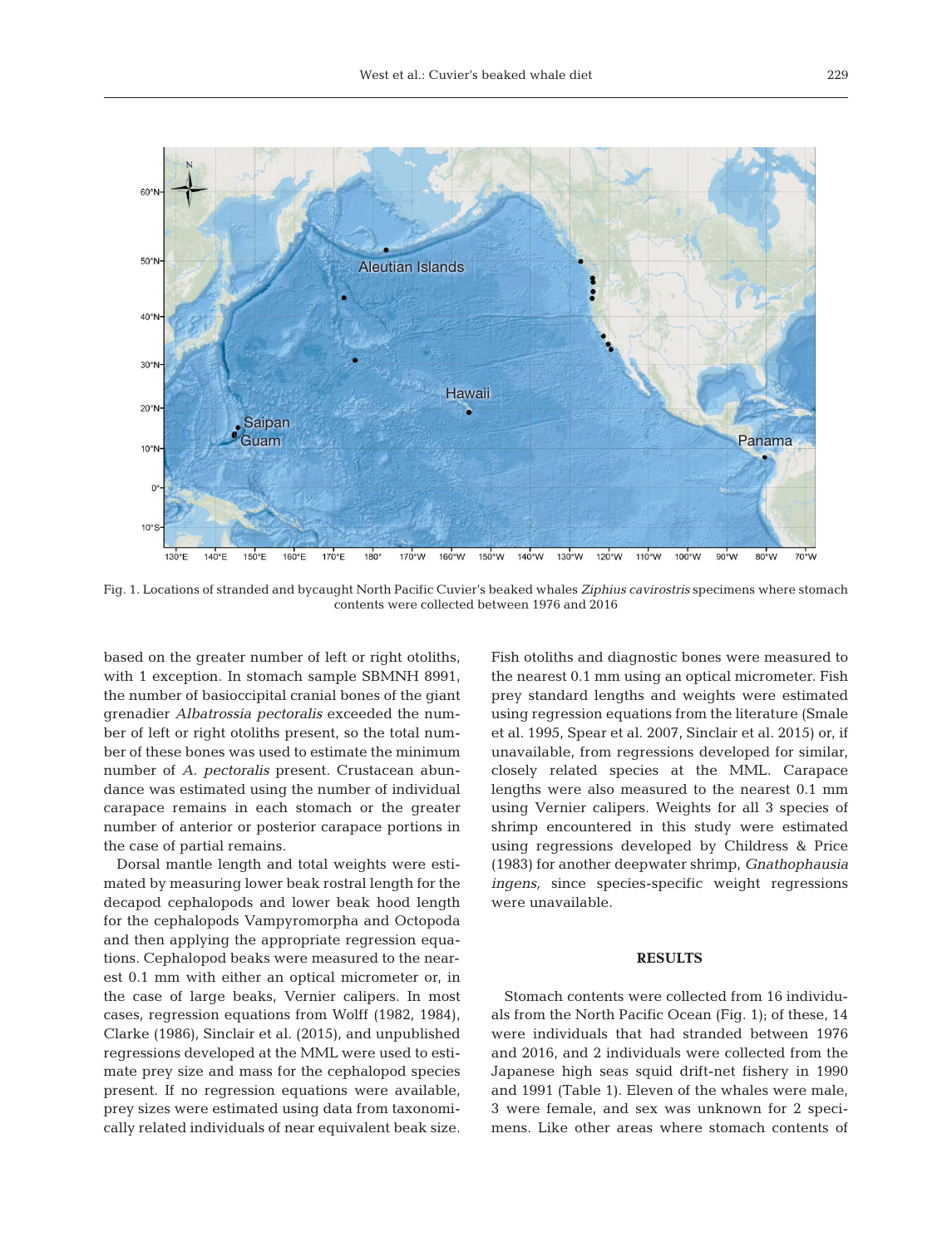Table 1. Cuvier's beaked whales *Ziphius cavirostris* stranded or bycaught in the North Pacific between 1976 and 2016, for which stomach contents were examined. Specimens were curated at the Marine Mammal Laboratory, Alaska Fisheries Science Center, the Natural History Museum of Los Angeles County (LACM), the Santa Barbara Museum of Natural History (SBMNH), the Smithsonian Institution (USNM), or Hawai'i Pacific University. Some of the specimen IDs reflect field IDs that were assigned at the time of collection. F: female, M: male, Unk: unknown; est.: estimated, WA: Washington State, CA: California, OR: Oregon, AK: Alaska. Dates are given as mm/dd/yyyy

| Specimen ID                                                                                                                 | Date of stranding/<br>collection | Sex         | Body<br>length (cm) | Location of stranding/collection                                 |  |  |  |
|-----------------------------------------------------------------------------------------------------------------------------|----------------------------------|-------------|---------------------|------------------------------------------------------------------|--|--|--|
| EHS-022                                                                                                                     | 09/27/1990                       | М           | 574                 | 43° 32' N, 172° 38' E <sup>a</sup>                               |  |  |  |
| <b>JAS-038</b>                                                                                                              | 03/25/1991                       | М           | 560                 | 30° 59' N, 175° 28' E <sup>a</sup>                               |  |  |  |
| $CRC-442$                                                                                                                   | 11/19/1998                       | М           | 572                 | Oyhut Beach, Ocean Shores, WA                                    |  |  |  |
| <b>SWDP 93-18</b>                                                                                                           | 05/17/1993                       | F           | 590                 | North Gregoire Point, Vancouver Island, British Columbia, Canada |  |  |  |
| <b>NMML</b> 1681                                                                                                            | 11/14/1994                       | Unk.        | $305$ (est.)        | Long Beach, WA                                                   |  |  |  |
| <b>LACM 88971</b>                                                                                                           | 09/21/1993                       | $\mathbf F$ | 537                 | San Nicholas Island, Ventura County, CA                          |  |  |  |
| <b>USNM 504347</b>                                                                                                          | 04/17/1976                       | Unk.        | 467                 | Agate Beach, OR                                                  |  |  |  |
| <b>USNM 51922</b>                                                                                                           | 10/28/1976                       | F           | $600$ (est.)        | Los Santos, Panama                                               |  |  |  |
| <b>STRO 03674</b>                                                                                                           | 07/31/1981                       | M           | 584                 | Clam Lagoon, Adak Island, AK                                     |  |  |  |
| <b>MME 3044</b>                                                                                                             | 06/13/1987                       | М           | 540                 | Horsefall Beach, Coos Bay, OR                                    |  |  |  |
| KW2011016                                                                                                                   | 08/23/2011                       | М           | 439                 | Saipan Lagoon, Saipan                                            |  |  |  |
| KW2015003                                                                                                                   | 03/23/2015                       | М           | 480                 | Merizo, Guam                                                     |  |  |  |
| KW2015010                                                                                                                   | 07/26/2015                       | М           | 516                 | Agat, Guam                                                       |  |  |  |
| KW2016005                                                                                                                   | 05/15/2016                       | М           | 533                 | Ka'alualu Bay, South Point, Hawai'i                              |  |  |  |
| SBMNH 8991                                                                                                                  | 05/09/2006                       | М           | 591                 | San Simeon State Park, San Luis Obispo, CA                       |  |  |  |
| <b>SBMNH 9146</b>                                                                                                           | 08/07/2010                       | М           | 594                 | Santa Cruz Island, Santa Barbara, CA                             |  |  |  |
| <sup>a</sup> These samples were collected from animals taken incidentally in the Japanese high seas squid drift-net fishery |                                  |             |                     |                                                                  |  |  |  |

this species have been collected, our sample is biased towards males, and thus our results are relevant primarily to the diet of male Cuvier's beaked whales.

Together, the 16 whale stomachs contained a total of 11 441 food items ranging from 1 to 7997 items per stomach (median = 61). All stomachs examined contained cephalopod remains. Fishes were present in 3 of the 16 stomachs  $(18.9\%)$ , and crustacean remains were present in 5 (31.3%). The number of prey items in each stomach varied, with almost 70% of the prey remains (7997) coming from a single adult male stranded near San Simeon in San Luis Obispo County, California (SBMNH 8991). Although our re sults are weighted numerically towards the California coast, less than half of the prey species represented in this study were among the remains of SBMNH 8991.

Overall, the diet composition of cephalopods, fish, and crustaceans varied when considering the contribution by prey number as compared to prey mass. Cephalopods represented 98.0% of the diet by number and 87.7% by mass. Fishes represented only 1.1% of the diet of the whales by number but 12.1% by mass. Despite being present in 31.3% of the stomachs, crustaceans only represented 1.5% of the diet by number and 0.3% by mass.

Fish remains found among the whale stomachs represented 5 different species, with each species

representing a different family. Four of the 5 fish species identified were represented by only an individual specimen in one of the stomachs. The giant grena dier, from the family Macrouridae, was present in high abundance (126 specimens) in SBMNH 8991, which accounted for virtually all of the fish prey contribution by mass  $(12.1\%)$  and by number  $(1.1\%)$ . Prey size of the giant grenadier based on pre-anal fin length ranged between 199 and 335 mm (Fig. 2).

Crustacean remains were present in 5 (31.3%) of the stomachs but only represented a small contribution by both prey number  $(1.5\%)$  and mass  $(0.3\%)$  (Fig. 3). Two families of crustacean were present (Oplophoridae and Pasiphaeidae), representing at least 3 different species with a greater contribution of Pasiphaeidae by number (0.9%) and mass (0.2%) (Table 2).

Cephalopods were found in all of the stomachs and represented the highest contribution to the diet both by number  $(98.0\%)$  and mass  $(87.7\%)$ . A total of 11 136 lower beaks were identified that represented 16 families and at least 37 different species. The families Cranchiidae, Gonatidae, and Octopoteuthidae were present in over half of the stomachs and were substantial in their contributions to the whales' diet both by number and mass (Fig. 3). Nine of the species of the family Gonatidae had the greatest contribution by mass (40.4%) and also contributed significantly by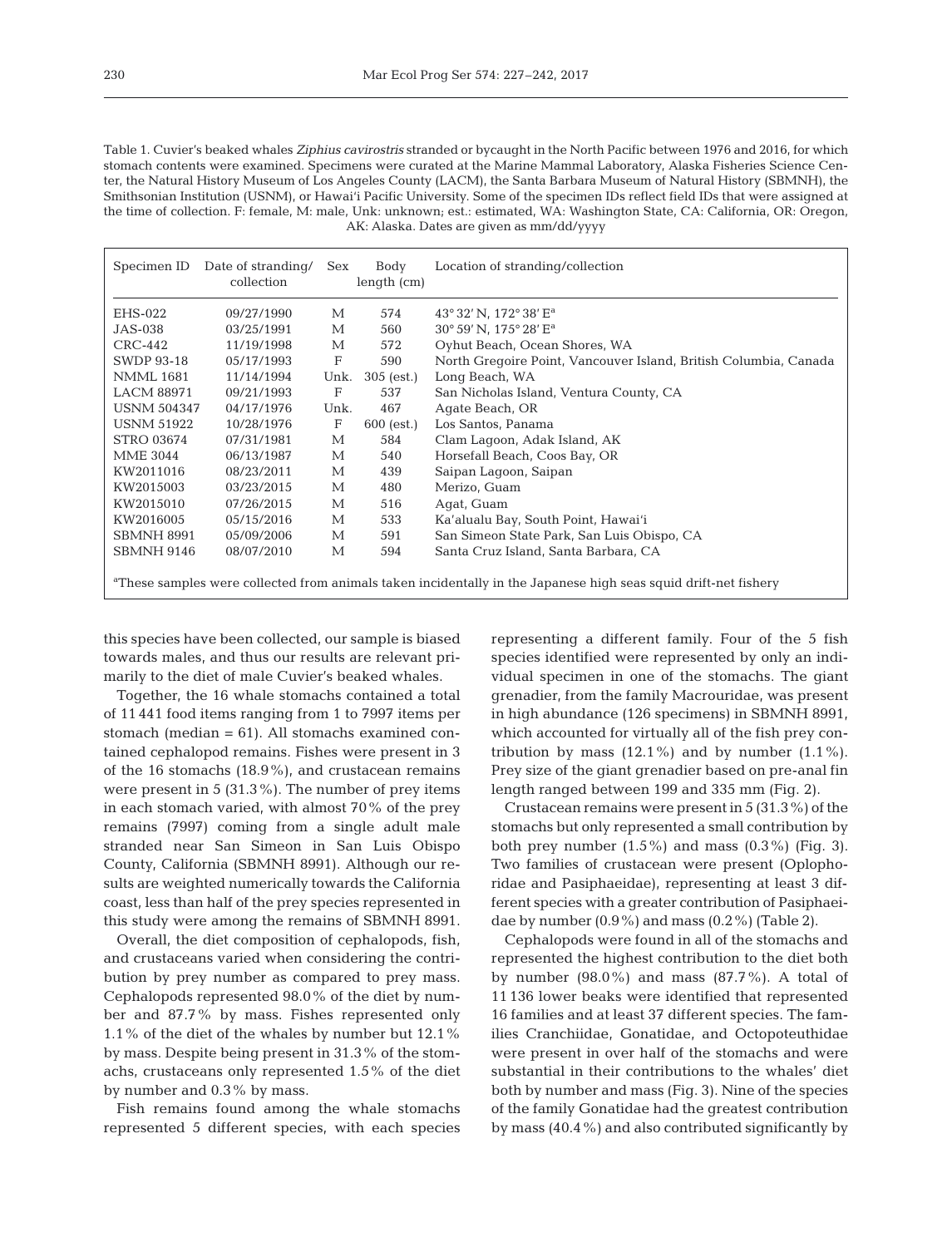





Fig. 3. Overall contribution by number and by mass of cephalopod prey families, fishes, and crustaceans to Cuvier's beaked whale *Ziphius cavirostris* diet in the North Pacific

Table 2. Prey species identified from stomach contents of 16 Cuvier's beaked whales *Ziphius cavirostris* examined in the North Pacific. Prey length measurements are pre-anal fin length for *Albatrossia pectoralis*, standard length for other fishes, dorsal mantle length for cephalopods, or carapace length for crustaceans

|                    |                                | Min. no. of<br>prey repre-<br>sented | Freq.<br>by<br>number | rence          | Occur- Est. mean Est. mean<br>length<br>(mm) | weight<br>(g) | Est.<br>contrib. by<br>mass (kg) | Est.<br>$%$ by<br>mass |
|--------------------|--------------------------------|--------------------------------------|-----------------------|----------------|----------------------------------------------|---------------|----------------------------------|------------------------|
| <b>Grand</b> total |                                | 11441                                | 100                   | 16             |                                              |               | 2358.795                         | 100.0                  |
| <b>FISHES</b>      |                                | 131                                  | 1.0                   | 3              |                                              |               | 284.711                          | 12.1                   |
| Myxinidae          |                                |                                      | < 0.1                 |                |                                              |               |                                  |                        |
| Alepocephalidae    | Eptatretus sp.                 | $\mathbf{1}$                         |                       | $\mathbf{1}$   |                                              |               |                                  |                        |
|                    | Alepocephalus sp.              | $\mathbf{1}$                         | < 0.1                 | $\mathbf{1}$   | 132.0                                        | 30.0          | 0.030                            | < 0.1                  |
| Stomiidae          |                                |                                      |                       |                |                                              |               |                                  |                        |
| Myctophidae        | Borostomias sp.                | $\mathbf{1}$                         | < 0.1                 | $\mathbf{1}$   | 213.0                                        | 38.0          | 0.038                            | < 0.1                  |
|                    | Ceratoscopelas warmingii       | $\mathbf{1}$                         | < 0.1                 | $\mathbf{1}$   | 93.0                                         | 10.7          | 0.011                            | < 0.1                  |
| Macrouridae        |                                |                                      |                       |                |                                              |               |                                  |                        |
|                    | Albatrossia pectoralis         | 127                                  | 1.1                   | 2              | 251.0                                        | 2241.2        | 284.632                          | 12.1                   |
| <b>CEPHALOPODS</b> |                                | 11136                                | 98.0                  | 16             |                                              |               | 2067.664                         | 87.7                   |
| Enoploteuthidae    |                                |                                      |                       |                |                                              |               |                                  |                        |
|                    | Enoploteuthis sp. cf. E. chuni | $\mathbf{1}$                         | < 0.1                 | $\mathbf{1}$   | 115.0                                        | 46.0          | 0.046                            | < 0.1                  |
| Ancistrocheiridae  | Ancistrocheirus lesueuri       | 3                                    | < 0.1                 | $\mathbf{1}$   | 273.0                                        | 1183.0        | 3.549                            | 0.2                    |
| Octopoteuthidae    |                                |                                      |                       |                |                                              |               |                                  |                        |
|                    | Octopoteuthis deletron         | 3086                                 | 27.0                  | 9              | 167.0                                        | 154.4         | 476.478                          | 20.2                   |
| Onychoteuthidae    |                                | 26                                   | 0.2                   | 6              |                                              |               | 16.428                           | 0.7                    |
|                    | Onykia robusta                 | 7                                    | 0.1                   | $\overline{2}$ | 283.0                                        | 1343.0        | 9.401                            | 0.4                    |
|                    | Onykia sp.                     | $\overline{2}$                       | < 0.1                 | $\mathbf{1}$   | 196.8                                        | 233.5         | 0.467                            | < 0.1                  |
|                    | Onychoteuthis borealijaponica  | 10                                   | 0.1                   | $\overline{2}$ | 219.0                                        | 588.5         | 5.885                            | 0.2                    |
|                    | Onychoteuthis sp.              | 7                                    | 0.1                   | 3              | 137.0                                        | 96.4          | 0.675                            | < 0.1                  |
| Gonatidae          |                                | 3009                                 | 26.4                  | 10             |                                              |               | 952.895                          | 40.4                   |
|                    | Gonatus californiensis         | 52                                   | 0.5                   | 5              | 225.0                                        | 352.4         | 18.325                           | 0.8                    |
|                    | Gonatus berryi                 | 249                                  | 2.2                   | 8              | 128.0                                        | 81.7          | 20.343                           | 0.9                    |
|                    | Gonatus onyx                   | 943                                  | 8.3                   | 7              | 103.0                                        | 36.2          | 34.136                           | 1.4                    |
|                    | Gonatus pyros                  | 200                                  | 1.8                   | 8              | 91.0                                         | 37.5          | 7.500                            | 0.3                    |

(Table continued on next page)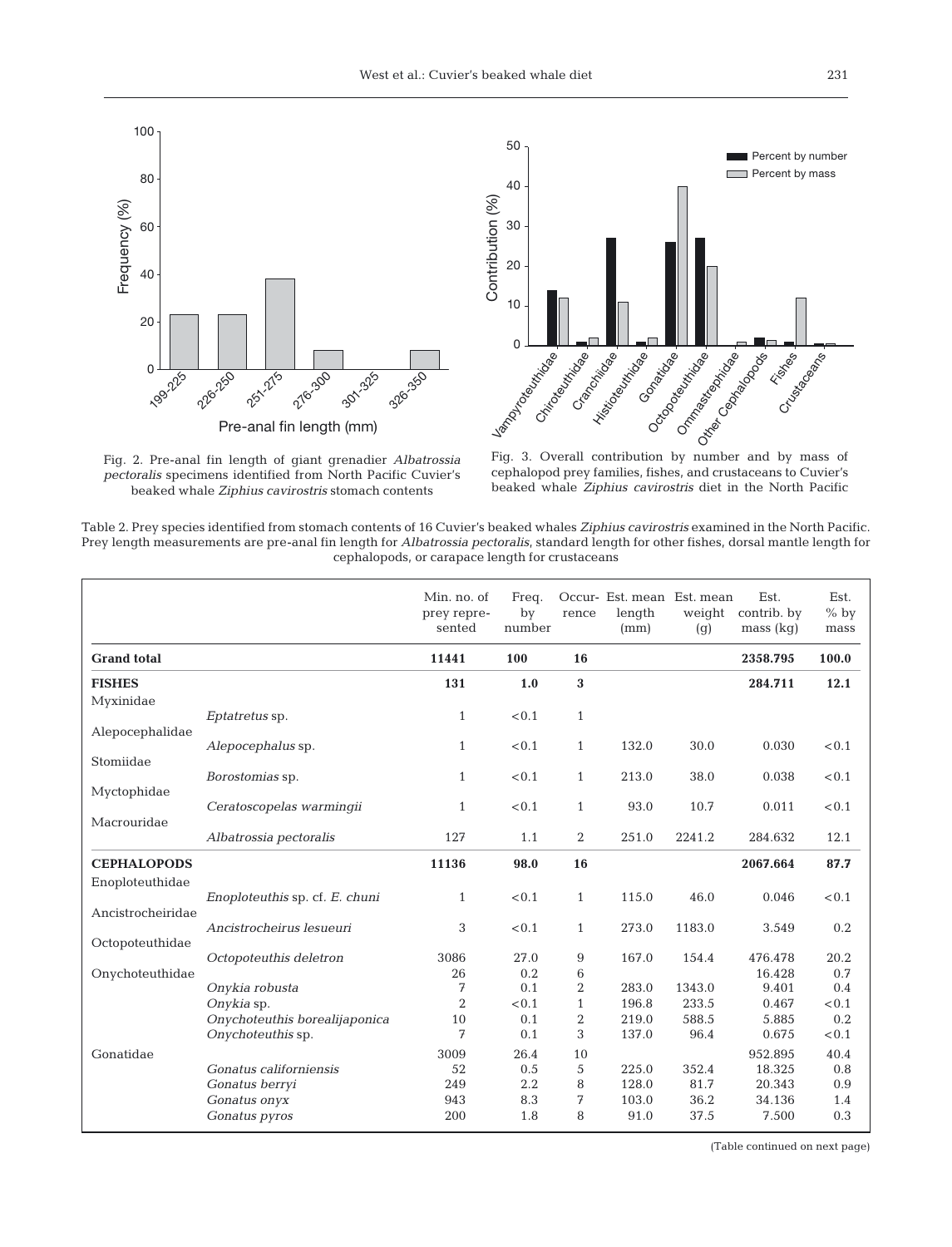Table 2 (continued)

|                    |                                     | Min. no. of<br>prey repre- | Freq.<br>by | rence          | Occur- Est. mean Est. mean<br>length | weight | Est.<br>contrib. by | Est.<br>$%$ by |
|--------------------|-------------------------------------|----------------------------|-------------|----------------|--------------------------------------|--------|---------------------|----------------|
|                    |                                     | sented                     | number      |                | (mm)                                 | (g)    | mass (kg)           | mass           |
|                    | Gonatus pyros (large form)          | 29                         | 0.3         | 3              | 149.0                                | 118.2  | 3.428               | 0.1            |
|                    | Gonatus sp. cf. G. madokai          | 5                          | < 0.1       | $\mathbf{1}$   | 226.0                                | 360.0  | 1.800               | 0.1            |
|                    | Eogonatus tinro                     | $\mathbf{1}$               | < 0.1       | $\mathbf{1}$   | 153.0                                | 124.1  | 0.124               | < 0.1          |
|                    | Gonatopsis sp. A                    | 16                         | 0.1         | 3              | 319.0                                | 1147.5 | 18.360              | 0.8            |
|                    | Gonatopsis borealis (southern form) | 1505                       | 13.2        | 7              | 242.0                                | 563.8  | 848.519             | 36.0           |
|                    | Berryteuthis anonychus              | 9                          | 0.1         | $\overline{2}$ | 112.0                                | 39.9   | 0.359               | < 0.1          |
| Histioteuthidae    |                                     | 101                        | 0.9         | 10             |                                      |        | 18.694              | 0.8            |
|                    | Stigmatoteuthis dofleini            | 13                         | 0.1         | 4              | 151.0                                | 294.5  | 3.828               | 0.2            |
|                    | Histioteuthis hoylei                | $\overline{4}$             | < 0.1       | 3              | 133.0                                | 226.6  | 0.906               | < 0.1          |
|                    | Histioteuthis heteropsis            | 76                         | 0.7         | 3              | 82.0                                 | 145.1  | 11.028              | 0.5            |
|                    | Histioteuthis oceani                | $\mathbf{1}$               | < 0.1       | $\mathbf{1}$   | 64.0                                 | 69.6   | 0.070               | < 0.1          |
|                    | Histioteuthis sp. cf. H. corona     | 5                          | < 0.1       | 2              | 173.0                                | 376.8  | 1.884               | 0.1            |
|                    | Histioteuthis sp.                   | $\overline{2}$             | < 0.1       | 2              | 202.0                                | 489.0  | 0.978               | < 0.1          |
| Ommastrephidae     |                                     | 19                         | 0.2         | 5              |                                      |        | 17.845              | 0.8            |
|                    | Sthenoteuthis oualaniensis          | 7                          | 0.1         | 3              | 186.0                                | 207.0  | 1.449               | 0.1            |
|                    | Dosidicus gigas                     | 11                         | 0.1         | $\mathbf{1}$   | 379.0                                | 1472.1 | 16.193              | 0.7            |
|                    | Nototodarus hawaiiensis             | $\mathbf{1}$               | < 0.1       | $\mathbf{1}$   | 195.0                                | 203.2  | 0.203               | < 0.1          |
| Pholidoteuthidae   |                                     |                            |             |                |                                      |        |                     |                |
| Lepidoteuthidae    | Pholidoteuthis massayae             | 2                          | < 0.1       | $\overline{2}$ | 252.0                                | 829.4  | 1.659               | 0.1            |
| Cycloteuthidae     | Lepidoteuthis grimaldii             | 2                          | < 0.1       | $\mathbf{1}$   | 467.0                                | 1729.1 | 3.458               | 0.1            |
|                    | Cycloteuthis sirventi               | 4                          | < 0.1       | 4              | 356.0                                | 802.2  | 3.209               | 0.1            |
| Chiroteuthidae     |                                     | 102                        | 0.9         | 9              |                                      |        | 22.538              | 1.0            |
|                    | Chiroteuthis calyx                  | 96                         | 0.8         | 6              | 167.0                                | 233.1  | 22.378              | 0.9            |
|                    | Grimalditeuthis bomplandii          | 6                          | 0.1         | 3              | 59.0                                 | 26.7   | 0.160               | < 0.1          |
| Mastigoteuthidae   |                                     | 53                         | 0.5         | 6              |                                      |        | 5.318               | 0.2            |
|                    | Mastigotragus pyrodes               | 38                         | 0.3         | 3              | 133.0                                | 102.3  | 3.887               | 0.2            |
|                    | Magnoteuthis microlucens            | 15                         | 0.1         | $\overline{4}$ | 130.0                                | 95.4   | 1.431               | 0.1            |
| Cranchiidae        |                                     | 3109                       | 27.2        | 15             |                                      |        | 253.480             | 10.7           |
|                    | Taonius borealis                    | 2429                       | 21.3        | 12             | 268.0                                | 84.3   | 204.765             | 8.7            |
|                    | Taonius belone                      | 11                         | 0.1         | 3              | 246.0                                | 55.0   | 0.605               | < 0.1          |
|                    | Galiteuthis phyllura                | 620                        | 5.4         | 9              | 466.0                                | 69.9   | 43.338              | 1.8            |
|                    | Galiteuthis sp. cf. G. pacifica     | $\mathbf{1}$               | < 0.1       | $\mathbf{1}$   | 460.0                                | 64.3   | 0.064               | < 0.1          |
|                    | Galiteuthis sp.                     | $\mathbf{1}$               | < 0.1       | $\mathbf{1}$   | 516.0                                | 82.5   | 0.082               | < 0.1          |
|                    | Liocranchia reinhardtii             | 11                         | 0.1         | 3              | 260.0                                | 95.5   | 1.050               | < 0.1          |
|                    | Megalocranchia fisheri              | 5                          | < 0.1       | 3              | 668.0                                | 697.2  | 3.486               | 0.1            |
|                    | Cranchia scabra                     | $\mathbf{1}$               | < 0.1       | $\mathbf{1}$   | 79.0                                 | 23.5   | 0.023               | < 0.1          |
|                    | Leachia sp.                         | 5                          | < 0.1       | $\mathbf{1}$   | 171.0                                | 13.2   | 0.066               | < 0.1          |
|                    | unidentifiable cranchiid beaks      | 11                         | 0.1         | $\mathbf{1}$   |                                      |        |                     |                |
|                    | unidentifiable oegopsid beaks       | 14                         | 0.1         | 4              |                                      |        |                     |                |
| Vampyroteuthidae   |                                     |                            |             |                |                                      |        |                     |                |
| Opisthoteuthidae   | Vampyroteuthis infernalis           | 1616                       | 14.2        | 3              | 69.0                                 | 180.6  | 291.850             | 12.4           |
| Bolitaeneidae      | Opisthoteuthis californiana         | $\mathbf{1}$               | < 0.1       | $\mathbf{1}$   |                                      | 87.0   | 0.087               | < 0.1          |
|                    | Japatella sp.                       | $\boldsymbol{2}$           | $<\!0.1$    | $\overline{2}$ | 110.0                                | 64.8   | 0.130               | < 0.1          |
| <b>CRUSTACEANS</b> |                                     | 174                        | 1.5         | 5              |                                      |        | 6.420               | 0.3            |
| Oplophoridae       |                                     | 59                         | 0.5         | 2              |                                      |        | 2.441               | 0.1            |
|                    | Notostomus japonicus                | 56                         | 0.5         | $\mathbf{1}$   | 70.0                                 | 43.4   | 2.430               | 0.1            |
|                    | Systellapsis sp.                    | 3                          | < 0.1       | $\mathbf{1}$   | 33.0                                 | 3.7    | 0.011               | < 0.1          |
| Pasiphaeidae       |                                     | 110                        | 0.9         | 4              |                                      |        | 3.978               | 0.2            |
|                    | Pasiphaea sp.                       | 15                         | 0.1         | 3              | 61.0                                 | 30.9   | 0.463               | < 0.1          |
|                    | Pasiphaea sp. cf P. tarda           | 95                         | 0.8         | $\mathbf{1}$   | 66.0                                 | 37.0   | 3.515               | 0.1            |
|                    | unidentifiable deep sea shrimp      | 5                          | < 0.1       | $\mathbf{1}$   |                                      |        |                     |                |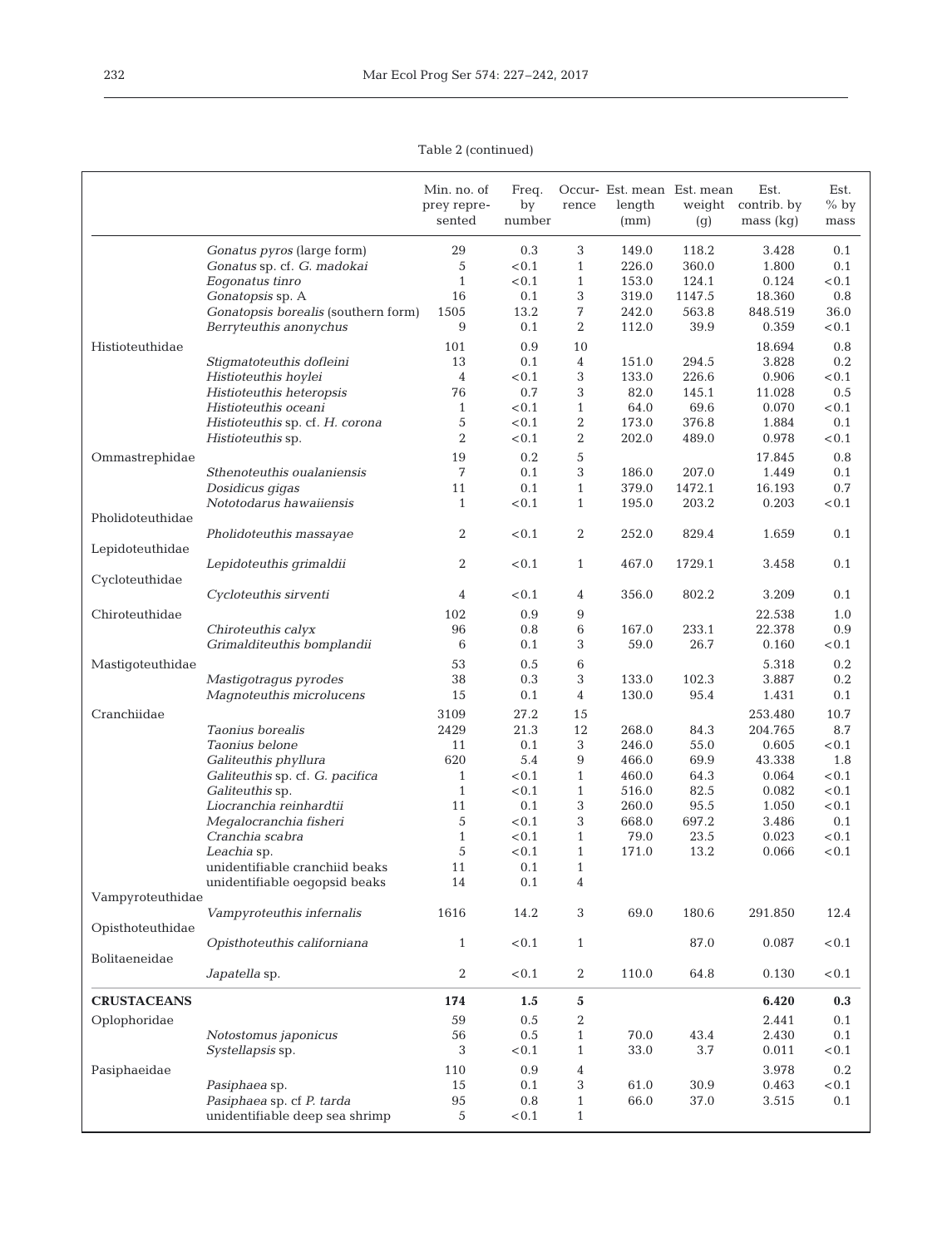

Fig. 4. Estimated dorsal mantle length of (a) *Gonatopsis borealis*, (b) *Taonius borealis*, and (c) *Octopoteuthis deletron* combined from the stomach contents of 16 North Pacific Cuvier's beaked whales *Ziphius cavirostris*

number (26.4%). Of these, *Gonatopsis borealis* represented 36.0% of the prey by mass and 13.2% by number. Prey size estimates (dorsal mantle length) of *G. borealis* ranged between 73 and 346 mm (Fig. 4a). The species *Gonatus onyx* represented 8.3% of the prey by number but only 1.4% by mass. The highest contribution to the diet by number was represented by the family Cranchiidae (27.2%), with *Taonius borealis* contributing 21.3% by number. Cranchiidae contributed less to the diet when considered by prey

mass (10.7%), with *T. borealis* also contributing most to the diet by mass (8.7%). Prey size (dorsal mantle lengths) of *T. borealis* ranged between 107 and 443 mm (Fig. 4b). The family Octopoteuthidae, represented by 3086 specimens of a single species, *Octo po teuthis deletron*, contributed 27.0% by number and 20.2% by mass (Fig. 3). *O. deletron* estimated dorsal mantle lengths ranged from 78 to 264 mm (Fig. 4c). Although only present in 3 stomachs, the family Vampyroteuthidae, represented by the vampire squid *Vampyroteuthis infernalis*, contributed 14.2% by number and 12.4% by mass. The other 12 families of cephalopods represented in the stomachs contributed less than 5% to the diet by number or mass (Fig. 3a, Table 2).

## **DISCUSSION**

Predator diets are becoming increasingly recognized as a valuable means to gain information on cephalopod distribution and abundance within oce anic ecosystems (Drazen et al. 2001, Cherel et al. 2004, 2007, Clarke 2006, Staudinger et al. 2013). Predators serve as 'biological samplers,' and cepha lopod beaks obtained from stomach contents have also been used to better understand the dynamics of oceanic food webs, especially in the Southern Ocean (e.g. Xavier et al. 2013, Guerreiro et al. 2015, Negri et al. 2016, Seco et al. 2016). In the North Pacific, little information is available on the ecology of cephalopod prey families identified from our study. Cephalopods may inhabit extremely wide depth ranges spanning thousands of meters, and most prey families are believed to undergo both diel vertical migrations and ontogenetic descent, utilizing surface waters as juveniles and moving into deeper waters as they mature (Roper & Young 1975). Most biological information from the mesopelagic and bathypelagic zones comes from trawl data obtained from research vessels. However, many of the muscular, more mobile cephalopods can avoid capture and are underrepresented in traditional surveys (Wormuth & Roper 1983). In the case of North Pacific Cuvier's beaked whales, the identification of over 11 000 cephalopod prey items, representing at least 45 species, combined with information on the diving behavior of this apex predator (Baird et al. 2006, 2008, Tyack et al. 2006, Schorr et al. 2014) provide insight into beaked whale foraging strategy and serve as a foundation for ecological studies of their prey.

As our samples span the largest ocean basin in the world, we expect some regional differences in prey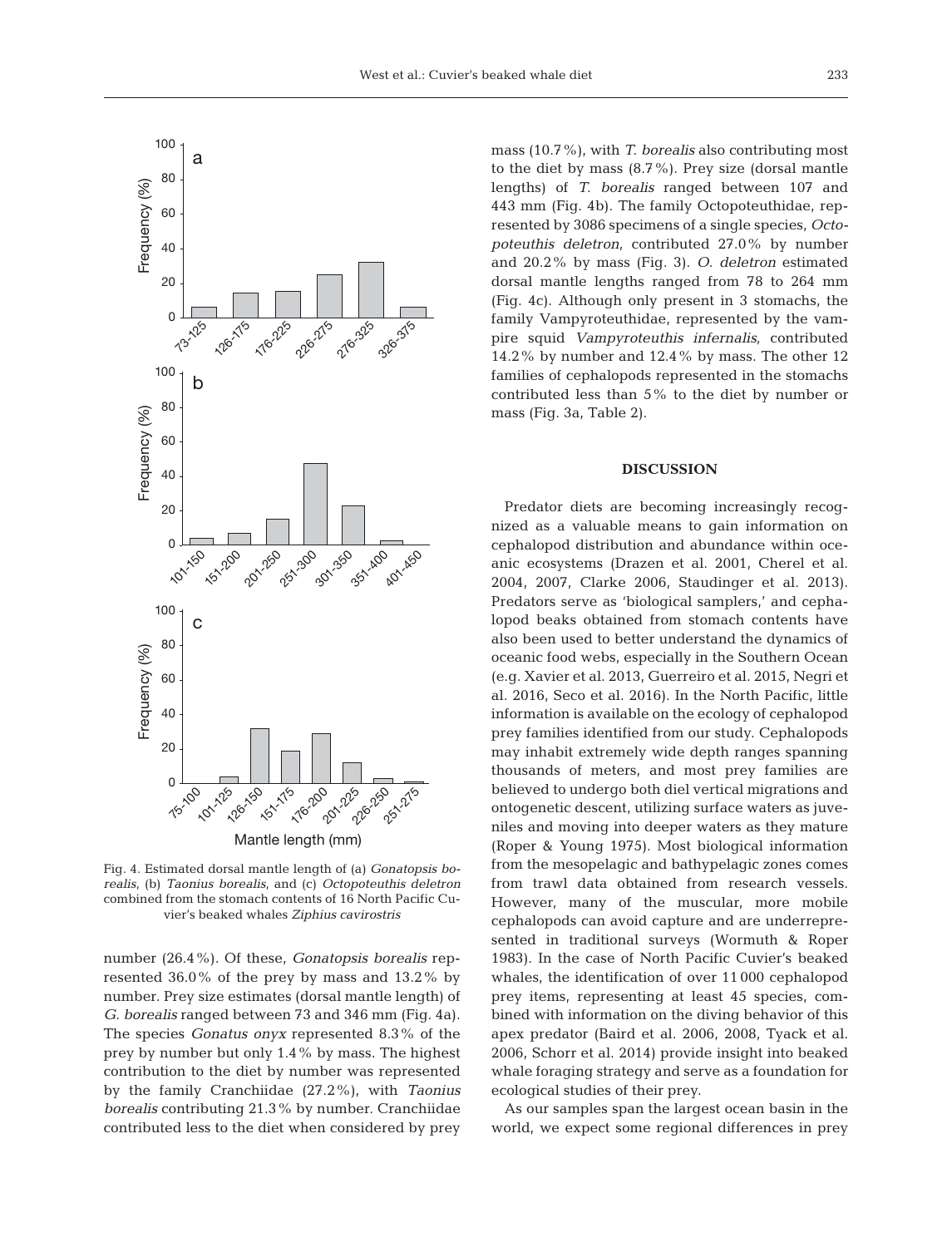availability and the prey preferences of the whales. However, comparison of generic and family-level prey occurrence can be very useful for gaining insight into a predator's general feeding strategy. We therefore focus on describing prey family-level findings in the North Pacific and how the proportion of prey families represented in the diet of these whales varies on a global scale.

## **Cephalopod contribution to diet**

Cephalopods were the most important prey to Cuvier's beaked whale diet in the North Pacific, accounting for 98.0% of the prey by number and 87.7% by mass with 16 different families represented. Although only negligible in contribution (<1%), 2 of these cephalopod prey families, Lepidoteuthidae and Opisthoteuthidae, are new to the known diet of the species on a world-wide basis (Table 3). Our study also adds a small contribution by the family Ancistrocheiridae  $(21\%)$  to the known diet of whales from the North Pacific. Ancistrocheirids have previously been identified from specimens in the North Atlantic and the Mediterranean (Podesta & Meotti 1991, Carlini et al. 1992, Santos et al. 2007). The family Cycloteuthidae has also been previously reported from the Atlantic (Santos et al. 2001, 2007, Spitz et al. 2011), but was identified for the first time from the North Pacific in negligible amounts (<1%). We also confirmed that Mastigoteuthidae contributes negligibly  $(21\%)$  to the North Pacific diet, while it is more important to the diet of whales in the North Atlantic (Table 3; Santos et al. 2001).

The cephalopod families Gonatidae and Cranchiidae were dominant in the diet of North Pacific beaked whales both in our study and others (Foster & Hare 1990, Fiscus 1997, Ohizumi & Kishiro 2003, Adams et al. 2015). Gonatids were found in 10 of 16 whales examined and was the family that accounted for the overall greatest contribution by mass (40.4%). They also contributed more to the diet by mass in previously examined specimens from California (83.0%) and Japan (91.8%) (Ohizumi & Kishiro 2003, Adams et al. 2015) and contributed 8.1% and 51.8% to the diet by mass from 2 Alaskan whales (Foster & Hare 1990, Fiscus 1997). Gonatid squids are also recognized as being important to Cuvier's beaked whale diet in the North Atlantic (Santos et al. 2001, Spitz et al. 2011), albeit to a lesser degree than observed in North Pacific whales. Gonatidae contributed less than 2% by number in South Africa (Ross 1984, Sekiguchi 1994).

On a global scale, the family Cranchiidae appears to be the most important cephalopod family to Cuvier's beaked whale diet based on reports from New Zealand, South Africa, the North Atlantic, and the Mediterranean (Table 3; Fordyce et al. 1979, Ross 1984, Sekiguchi 1994, Blanco & Raga 2000, Santos et al. 2001, 2007, Kovačić et al. 2010, Spitz et al. 2011). Cranchiid squid contributed between 7.6 and 47.1% by number in prior studies from the North Pacific (Foster & Hare 1990, Fiscus 1997, Ohizumi & Kishiro 2003, Adams et al. 2015). This was also the most common prey family in the stomachs we examined (14 of 16 individuals), accounting for 27.2% of the diet by number and 10.7% by mass. *Taonius borealis* was the most abundant cranchiid species represented. The genus *Taonius* is characterized by mantle tissue that is amuscular and coriaceous in texture (Nesis 1987). As a result, though extremely abundant, *T. bo re alis* has a low body weight and the mass contribution to overall diet was less than half of that by number. Similar to our findings, in all other locations world-wide where Cranchiidae contribution to diet by both number and mass is available, the contribution by number is greater (Blanco & Raga 2000, Santos et al. 2001, 2007, Ohizumi & Kishiro 2003, Spitz et al. 2011, Adams et al. 2015).

Histioteuthid squid are the most important prey family to Cuvier's beaked whales inhabiting the Mediterranean and along with members of the family Cranchiidae are the most important prey families to diet in the North Atlantic. In the Mediterranean, histioteuthids dominated the diet, contributing be tween  $21.1$  and  $94.4\%$  to diet by number and between 34.7 and 59.7% by mass where mass estimates were available (Podesta & Meotti 1991, Carlini et al. 1992, Blanco & Raga 2000, Kovačić et al. 2010). In the North Atlantic, they contributed between 4.0 and 34.7% by number and between 3.9 and 31% by mass (Santos et al. 2001, 2007, Spitz et al. 2011). In contrast, histioteuthids are of lesser importance in the North Pacific, contributing less than 1% by number and by mass in our study, and in 2 whales previously examined from California and Alaska (Fiscus 1997, Adams et al. 2015).

Octopoteuthidae was also found to be among the most important prey families to North Pacific Cuvier's beaked whale diet. *Octopoteuthis deletron* specimens ranging in size from 78 to 264 mm (Fig. 4c) were abundant in our stomach samples, with 3086 individuals identified among the 16 whales. This species was present in over half of the stomachs examined but was most heavily weighted towards SBMNH 8991. *O. deletron* specimens of a smaller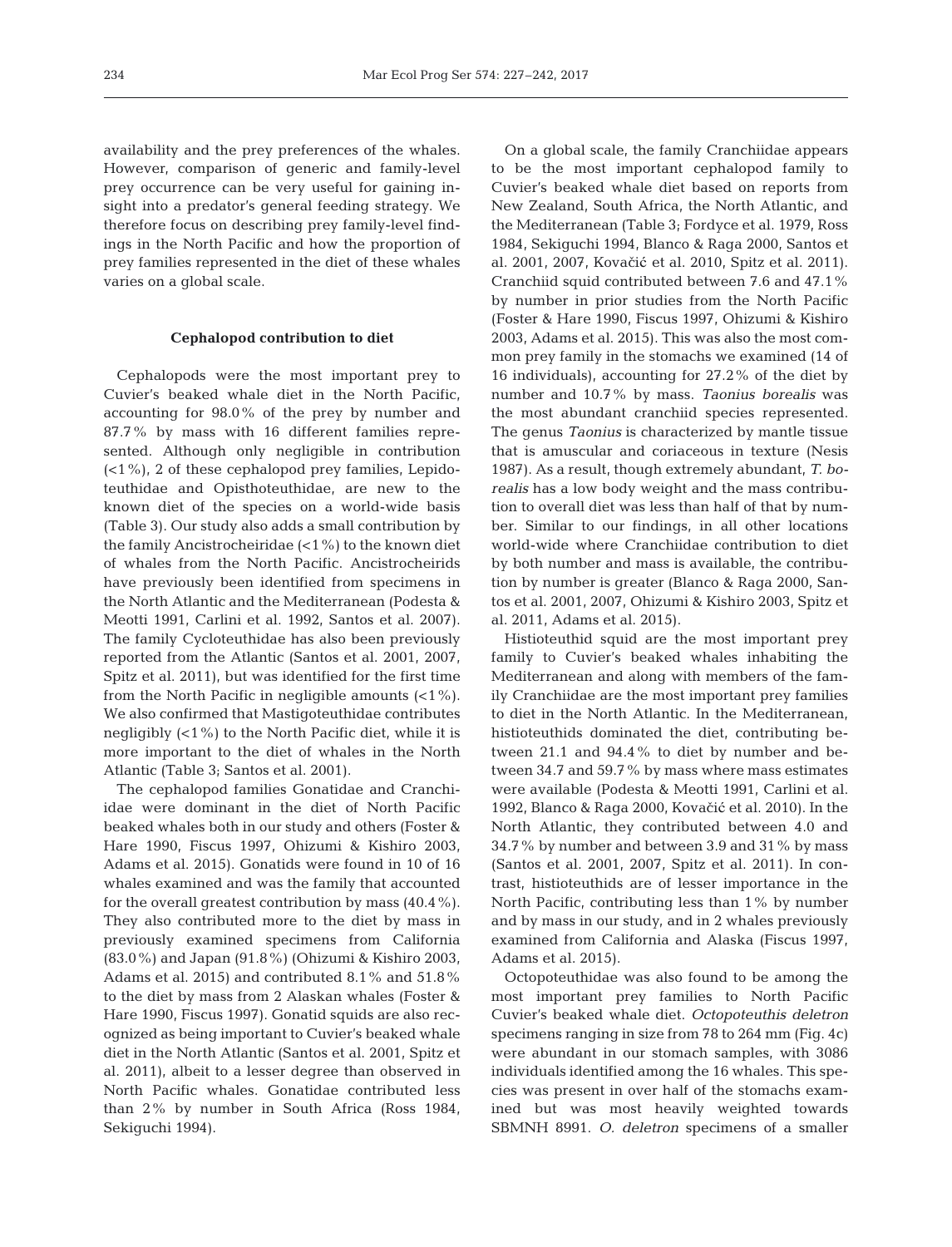| Table 3. World-wide summary of prey family contribution to diet by number and by mass for Cuvier's beaked whales Ziphius    |
|-----------------------------------------------------------------------------------------------------------------------------|
| cavirostris where prey identification from stomach content remains is reported. Stomachs are not included from whales where |
| prey was not identified                                                                                                     |

| Reference <sup>a</sup>                | Location                   | Number of<br>stomachs | Number of items                  | Prey family                                     | Number<br>$\frac{0}{0}$  | Mass<br>$\%$             |
|---------------------------------------|----------------------------|-----------------------|----------------------------------|-------------------------------------------------|--------------------------|--------------------------|
| <b>NORTH PACIFIC:</b><br>Adams et al. | Monterey, CA               | $\mathbf{1}$          | 206 total items                  | Octopoteuthidae                                 | 6                        | 4                        |
| (2015)                                |                            |                       | (200 squid, 5 otoliths,          | Gonatidae                                       | 67-69                    | $82 - 85$                |
|                                       |                            |                       | 1 crustacean)                    | Histioteuthidae                                 | $<$ 1                    | <1                       |
|                                       |                            |                       |                                  | Cranchiidae                                     | 19                       | $4 - 6$                  |
|                                       |                            |                       |                                  | Vampyroteuthidae                                | 3                        | $\mathbf{1}$             |
|                                       |                            |                       |                                  | Macrouridae (Fish)<br>Pasiphaeidae (Crustacean) | $\overline{2}$<br>$<$ 1  | 8<br>$\equiv$            |
| Ohizumi & Kishiro                     | Central Japan              | $\mathbf{1}$          | 485 total items                  | Enoploteuthidae                                 | $<$ 1                    | $\overline{\phantom{0}}$ |
| (2003)                                |                            |                       | $(485$ squid),                   | Onychoteuthidae                                 | <1                       | $<$ 1                    |
|                                       |                            |                       | crab remains                     | Gonatidae                                       | 85.4                     | 91.8                     |
|                                       |                            |                       |                                  | Ommastrephidae                                  | <1                       | $<$ 1                    |
|                                       |                            |                       |                                  | Cranchiidae                                     | 7.6                      | 5.8                      |
|                                       |                            |                       |                                  | Grimalditeuthidae                               | $<$ 1                    | $\overline{\phantom{0}}$ |
|                                       |                            |                       |                                  | Octopoda                                        | $<$ 1                    |                          |
|                                       |                            |                       |                                  | Unknown family                                  |                          |                          |
|                                       |                            |                       |                                  | (Chiroteuthis/Mastigoteuthis)                   | 5.6                      | 1.4                      |
| Foster & Hare                         | Kodiak, AK                 | $\mathbf{1}$          | 458 total items                  | Gonatidae                                       | 8.1                      |                          |
| (1990)                                |                            |                       | $(458$ squid),                   | Chiroteuthidae                                  | $8.7 - 78.0$             |                          |
|                                       |                            |                       | crustacean remains               | Cranchiidae                                     | $13.5 - 83.2$            |                          |
| Fiscus (1997)                         | Amchitka Island,           | $\mathbf{1}$          | 433 total items                  | Gonatidae                                       | 51.8                     |                          |
|                                       | АK                         |                       | $(433$ squid),                   | Histioteuthidae                                 | 0.5                      |                          |
|                                       |                            |                       | crustacean remains               | Chiroteuthidae                                  | 0.2                      |                          |
|                                       |                            |                       |                                  | Cranchiidae                                     | 47.1                     |                          |
|                                       |                            |                       |                                  | Vampyroteuthidae                                | 0.2                      |                          |
|                                       |                            |                       |                                  | Bolitaeneidae                                   | 0.2                      |                          |
| Wang et al.                           | Taiwan                     | $\mathbf{1}$          | Unknown total items <sup>b</sup> | Enoploteuthidae                                 | $\overline{\phantom{0}}$ |                          |
| (1995)                                |                            |                       | (63 beaks, 5 otoliths,           | Octopoteuthidae                                 | $\overline{\phantom{0}}$ |                          |
|                                       |                            |                       | crustacean remains)              | Histioteuthidae?                                | $\equiv$                 |                          |
|                                       |                            |                       |                                  | Ommastrephidae                                  |                          |                          |
|                                       |                            |                       |                                  | Pholidoteuthidae                                | $\equiv$                 |                          |
|                                       |                            |                       |                                  | Mastigoteuthidae or                             |                          |                          |
|                                       |                            |                       |                                  | Chiroteuthidae                                  |                          |                          |
| <b>GULF OF MEXICO:</b>                |                            |                       |                                  |                                                 |                          |                          |
| Fertl et al. (1997)                   | South Padre                | $\mathbf{1}$          | 1 total item (1 squid)           | Loliginidae                                     | 100                      |                          |
| CARIBBEAN:                            | Island, TX                 |                       |                                  |                                                 |                          |                          |
| Debrot & Barros                       |                            | $\mathbf{1}$          | Unknown                          | Unidentified cephalopods                        | 77                       |                          |
| (1994)                                | Curacao,<br>Dutch Antilles |                       |                                  |                                                 |                          |                          |
|                                       |                            |                       |                                  | Gnathophausiidae                                | 23                       |                          |
|                                       |                            |                       |                                  | (Crustacean)                                    |                          |                          |
| <b>SOUTH PACIFIC:</b>                 |                            |                       |                                  |                                                 |                          |                          |
| Fordyce et al.                        | New Brighton,              | $\mathbf{1}$          | 94 total items                   | Onychoteuthidae                                 | 8                        |                          |
| (1979)                                | New Zealand                |                       | $(94$ squid)                     | Histioteuthidae                                 | 8                        |                          |
|                                       |                            |                       |                                  | Pholidoteuthidae                                | $\mathbf{1}$             |                          |
|                                       |                            |                       |                                  | Cranchiidae                                     | 81                       |                          |
|                                       |                            |                       |                                  | Brachioteuthidae                                | 1                        |                          |
| <b>SOUTH AFRICA:</b>                  |                            |                       |                                  |                                                 |                          |                          |
| Sekiguchi (1994)                      | South Africa               | 4                     | 69 total items                   | Enoploteuthidae                                 | 1.45                     | 3.80                     |
|                                       |                            |                       | (58 lower beaks,                 | Octopoteuthidae                                 | 17.39                    | 13.69                    |
|                                       |                            |                       | 1 otolith,                       | Onychoteuthidae                                 | 15.95                    | 53.78                    |
|                                       |                            |                       | 10 crustaceans)                  | Gonatidae                                       | 1.45                     | 0.72                     |
|                                       |                            |                       |                                  | Histioteuthidae                                 | 2.90                     | 2.28                     |
|                                       |                            |                       |                                  | Ommastrephidae                                  | 1.45                     | 2.05                     |

(Table continued on next page)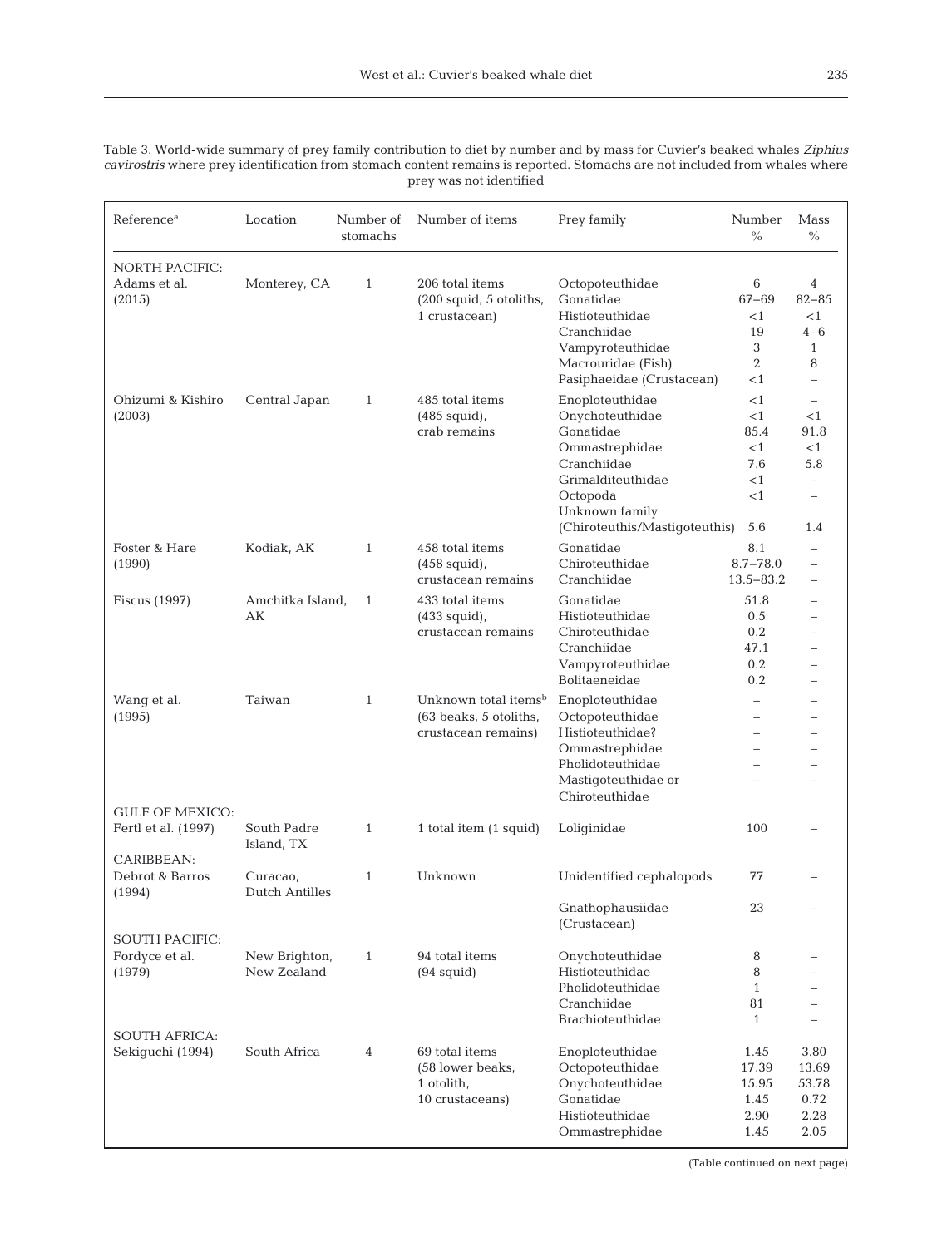# Table 3 (continued)

| Reference <sup>a</sup>                           | Location                | Number of<br>stomachs | Number of items                                                         | Prey family                                                                                                                                                                                                                                                                                                | Number<br>$\frac{0}{0}$                                                                                                          | Mass<br>$\%$                                                                                                                                                                                                                                    |
|--------------------------------------------------|-------------------------|-----------------------|-------------------------------------------------------------------------|------------------------------------------------------------------------------------------------------------------------------------------------------------------------------------------------------------------------------------------------------------------------------------------------------------|----------------------------------------------------------------------------------------------------------------------------------|-------------------------------------------------------------------------------------------------------------------------------------------------------------------------------------------------------------------------------------------------|
|                                                  |                         |                       |                                                                         | Pholidoteuthidae<br>Chiroteuthidae<br>Cranchiidae<br>Gnathophausiidae<br>(Crustacean)<br>Unidentified (Fish)                                                                                                                                                                                               | 5.80<br>10.14<br>27.54<br>14.49<br>1.45                                                                                          | 8.14<br>1.60<br>13.51<br>$\qquad \qquad -$<br>$\qquad \qquad -$                                                                                                                                                                                 |
| Ross (1984)                                      | South Africa            | $\mathbf{1}$          | 147 total items<br>$(101$ squid,<br>46 otoliths),<br>crustacean remains | Octopoteuthidae<br>Onychoteuthidae<br>Gonatidae<br>Histioteuthidae<br>Ommastrephidae<br>Chiroteuthidae<br>Cranchiidae<br>Lycoteuthidae<br>Unidentified squid<br>Moridae (Fish)                                                                                                                             | 8.2<br>6.1<br><1<br>2.1<br>$<$ 1<br>12.2<br>31<br><1<br>7.5<br>31                                                                | $\overline{\phantom{0}}$<br>$\equiv$<br>$\qquad \qquad -$<br>$\overline{\phantom{0}}$<br>$\qquad \qquad -$<br>$\qquad \qquad -$<br>$\overline{\phantom{0}}$<br>$\overline{\phantom{0}}$<br>$\overline{\phantom{0}}$<br>$\overline{\phantom{0}}$ |
| <b>NORTH ATLANTIC:</b><br>Spitz et al.<br>(2011) | Bay of Biscay           | 10                    | 5092 total items<br>$(squid, \text{fishes}, \text{salps})^c$            | Onychoteuthidae<br>Gonatidae<br>Histioteuthidae<br>Ommastrephidae<br>Cranchiidae<br>Vampyroteuthidae<br>Brachioteuthidae<br>Alloposidae (Octopod)<br>Stomiidae (Fish)<br>Gadidae (Fish)<br>Salp (Invertebrate)                                                                                             | $\overline{0}$<br>2.6<br>34.7<br>3.3<br>39.1<br>$\overline{0}$<br>1.2<br>10<br>0.1<br>0.1<br>10                                  | $\overline{0}$<br>7.6<br>31<br>7.8<br>33<br>$\mathbf{0}$<br>0.1<br>10<br>0.1<br>0.1<br>10                                                                                                                                                       |
| Santos et al. (2007)                             | Canary Islands          | 7                     | 1267 total items<br>$(1267 \text{ squid})$                              | Ancistrocheiridae<br>Octopoteuthidae<br>Onychoteuthidae<br>Histioteuthidae<br>Ommastrephidae<br>Pholidoteuthidae<br>Cycloteuthidae<br>Cranchiidae<br>Chiroteuthidae<br>Vampyroteuthidae<br>Cirroteuthidae                                                                                                  | 0.08<br>7.6<br>1.34<br>22.2<br>5.05<br>0.39<br>0.71<br>34.1<br>9.2<br>0.08<br>0.08                                               | 0.26<br>0.26<br>22.3<br>6.95<br>24.7<br>2.95<br>5.11<br>6.4<br>3.04<br>0.01<br>0.01                                                                                                                                                             |
| Santos et al.<br>(2001)                          | North Uist,<br>Scotland | $\mathbf{1}$          | 8426 total items<br>$(8426$ squid)                                      | Octopoteuthidae<br>Onychoteuthidae<br>Gonatidae<br>Histioteuthidae<br>Ommastrephidae<br>Pholidoteuthidae<br>Cycloteuthidae<br>Mastigoteuthidae<br>Chiroteuthidae<br>Cranchiidae<br>Bolitaeneidae<br>Sepiolidae<br>Chtenopterygidae<br>Bathyteuthidae<br>Brachioteuthidae<br>Cirroteuthidae<br>Unidentified | 0.65<br>0.2<br>11.2<br>9.6<br>0.28<br>0.2<br>0.04<br>9.54<br>2.61<br>45.5<br>0.02<br>0.02<br>0.17<br>0.01<br>0.3<br>0.01<br>0.17 | 1.7<br>1.8<br>26.3<br>12.7<br>5.7<br>4.3<br>0.3<br>7.2<br>$2.2\,$<br>36.8<br>$\qquad \qquad -$<br>$\qquad \qquad -$<br>< 0.1<br>$\overline{\phantom{0}}$<br>< 0.1<br>$\overline{\phantom{m}}$<br>$\overline{\phantom{0}}$                       |
| Santos et al. (2001)                             | A Lanzada,<br>Spain     | $\mathbf{1}$          | 694 total items<br>$(694$ squid)                                        | Octopoteuthidae<br>Gonatidae<br>Histioteuthidae<br>Ommastrephidae<br>Pholidoteuthidae                                                                                                                                                                                                                      | 1.59<br>4.6<br>4.0<br>1.01<br>1.3                                                                                                | 2.85<br>8.96<br>3.9<br>13.89<br>19.51                                                                                                                                                                                                           |

 $\mathsf{l}$ 

(Table continued on next page)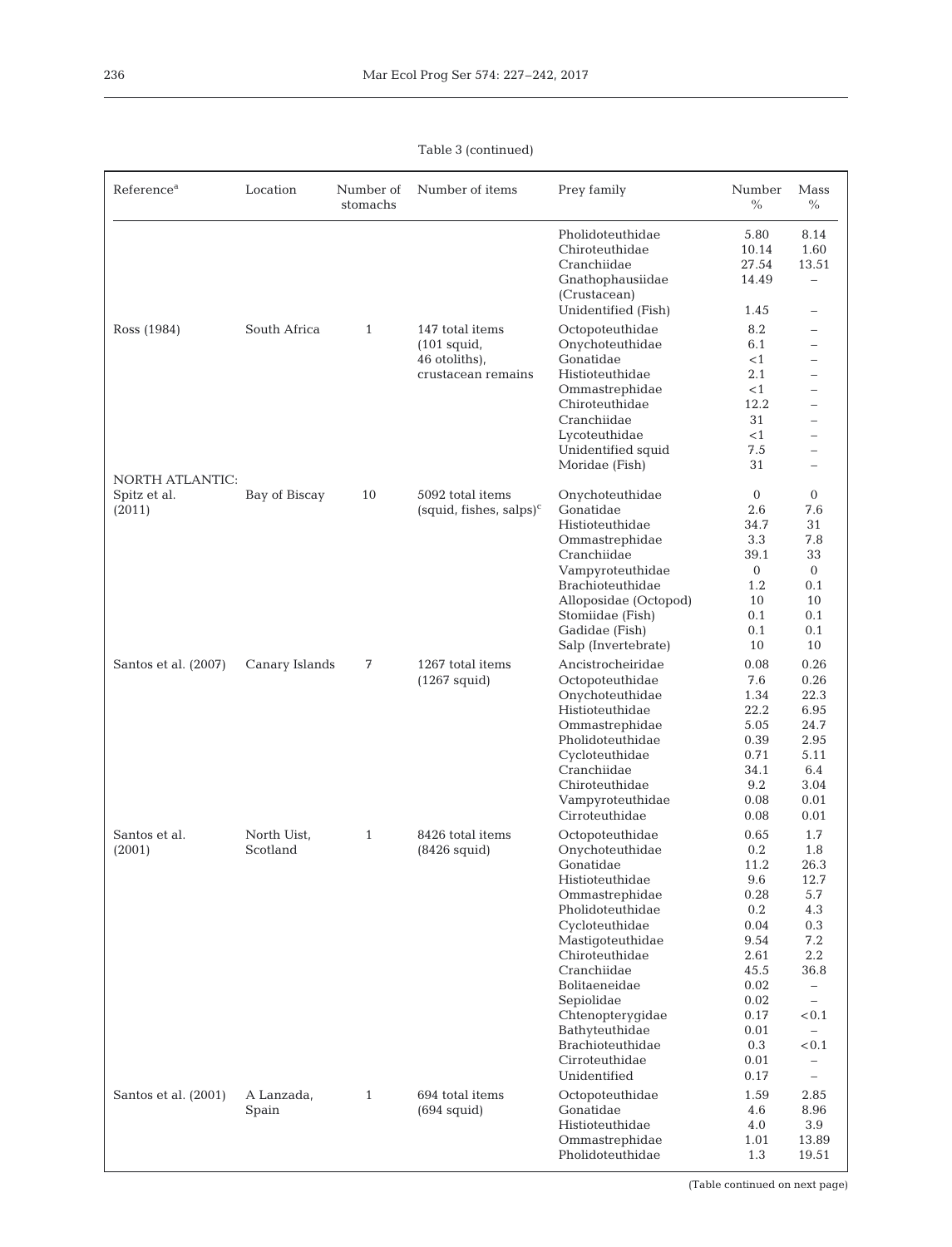## Table 3 (continued)

| Reference <sup>a</sup>                     | Location                   | Number of<br>stomachs | Number of items                          | Prey family                                                                                                                                                                                           | Number<br>$\%$                                                                  | Mass<br>$\%$                                                                                            |
|--------------------------------------------|----------------------------|-----------------------|------------------------------------------|-------------------------------------------------------------------------------------------------------------------------------------------------------------------------------------------------------|---------------------------------------------------------------------------------|---------------------------------------------------------------------------------------------------------|
|                                            |                            |                       |                                          | Cycloteuthidae<br>Chiroteuthidae<br>Mastigoteuthidae<br>Cranchiidae<br>Stauroteuthidae                                                                                                                | 0.57<br>4.17<br>19.02<br>54.9<br>0.14                                           | 0.7<br>2.09<br>11.2<br>36.9<br>$\overline{\phantom{0}}$                                                 |
| Santos et al. (2001)                       | Portonovo,<br>Spain        | $\mathbf{1}$          | 673 total items<br>$(673$ squid)         | Octopoteuthidae<br>Gonatidae<br>Histioteuthidae<br>Ommastrephidae<br>Pholidoteuthidae<br>Chiroteuthidae<br>Mastigoteuthidae<br>Cranchiidae<br>Vampyroteuthidae<br>Brachioteuthidae<br>Stauroteuthidae | 0.59<br>3.56<br>29<br>1.04<br>0.15<br>3.87<br>5.5<br>53.8<br>0.3<br>0.3<br>0.15 | 1.8<br>5.8<br>18.28<br>12.27<br>2.73<br>2.78<br>5.0<br>51.0<br>0.36<br>0.03<br>$\overline{\phantom{0}}$ |
| MEDITERRANEAN:<br>Kovačić et al.<br>(2010) | Adriatic Sea               | $\mathbf{1}$          | 99 total items<br>$(99$ squid)           | Enoploteuthidae<br>Octopoteuthidae<br>Histioteuthidae<br>Chiroteuthidae<br>Cranchiidae<br>Sepiolidae                                                                                                  | 3.4<br>19.2<br>21.1<br>48.5<br>10.1<br>1.0                                      | 0.6<br>39.1<br>34.7<br>17.7<br>8.2<br>0.2                                                               |
| Blanco & Raga<br>(2000)                    | Pinedo, Spain              | $\mathbf{1}$          | 385 total items<br>$(385 \text{ squid})$ | Octopoteuthidae<br>Histioteuthidae<br>Ommastrephidae<br>Chiroteuthidae<br>Cranchiidae<br>Sepiolidae<br>Chtenopterygidae                                                                               | 2.6<br>70.6<br>6.2<br>1.8<br>9.4<br>0.5<br>5.5                                  | 1.8<br>59.7<br>36.2<br>0.6<br>1.3<br>0.0<br>0.5                                                         |
| Blanco & Raga<br>(2000)                    | Chilches, Spain            | $\mathbf{1}$          | 141 total items<br>$(141$ squid)         | Enoploteuthidae<br>Octopoteuthidae<br>Onychoteuthidae<br>Histioteuthidae<br>Ommastrephidae<br>Chiroteuthidae<br>Cranchiidae<br>Chtenopterygidae                                                       | 2.1<br>11.3<br>1.4<br>24.9<br>6.4<br>16.3<br>24.8<br>12.8                       | 0.2<br>5.8<br>0.2<br>44.3<br>39.9<br>5.4<br>3.1<br>1.1                                                  |
| Carlini et al.<br>(1992)                   | Tyrrhenian<br>coast, Italy | $\mathbf{1}$          | 233 total items<br>$(233$ squid)         | Ancistrocheiridae<br>Octopoteuthidae<br>Histioteuthidae<br>Ommastrephidae<br>Chiroteuthidae<br>Sepiolidae                                                                                             | 1.7<br>0.4<br>94.4<br>1.3<br>0.4<br>0.4                                         | $\qquad \qquad -$                                                                                       |
| Podesta &<br>Meotti (1991)                 | Sardinia,<br>Italy         | $\mathbf{1}$          | 79 total items<br>$(79 \text{ squid})$   | Ancistrocheiridae<br>Octopoteuthidae<br>Onychoteuthidae<br>Histioteuthidae<br>Unidentified                                                                                                            | 22.7<br>2.5<br>1.3<br>65.8<br>7.6                                               |                                                                                                         |
| Lefkaditou &<br>Poulopoulos (1998)         | Greece                     | 7                     | $66$ total items <sup>d</sup>            | Octopoteuthidae<br>Histioteuthidae                                                                                                                                                                    | 47.4<br>39.5                                                                    |                                                                                                         |

<sup>a</sup>Masses of prey were provided on a species level and may not equal 100% when estimated range of prey family contribution is calculated; <sup>b</sup>In total, 63 beaks are listed in Wang et al. (1995), but upper and lower beaks were not distinguished nor were any calculations provided for the prey identified; 'Spitz et al. (2011) provided percentage contribution by number and mass of the identified prey but did not provide exact numbers of squid, fish, and salps found among the total prey items; <sup>d</sup>In Lefkaditou & Poulopoulos (1998), 33 lower beaks and 33 upper beaks were identified and data presented as a total of the upper and lower beaks added together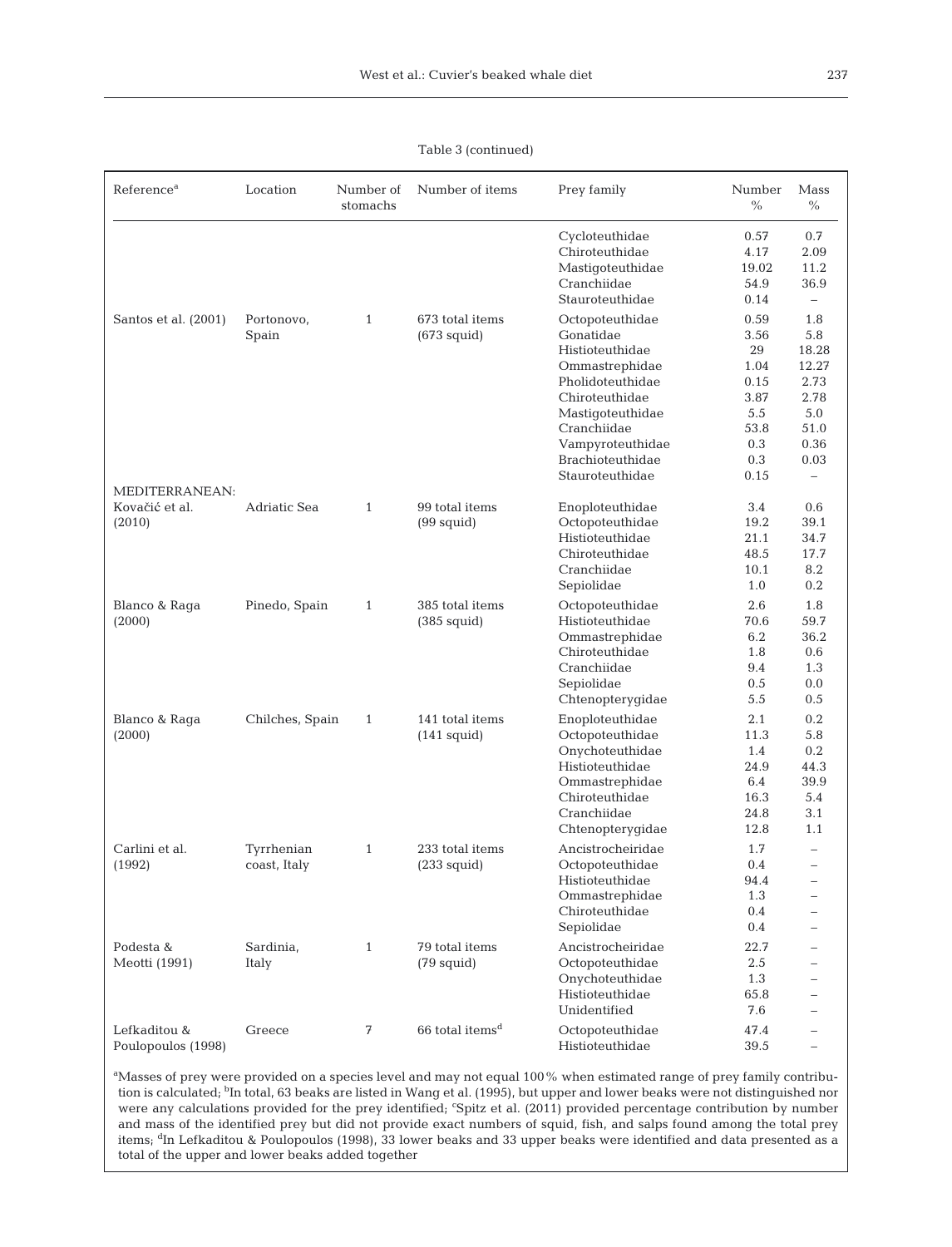average size contributed 6% to the diet by number and 4% by mass in a stranded Monterey, California, whale (Adams et al. 2015). Octopoteuthid squid beaks were identified but not quantified in a stomach from Taiwan (Wang et al. 1995), and Octopoteuthidae contributed between 8.2 and 17.4% to the diet by number and 13.7% by mass in South Africa (Sekiguchi 1994). In the Bay of Biscay and in Scotland, Octopoteuthidae contributed less than 2% to the diet of the whales by number (Santos et al. 2001, Spitz et al. 2011). In the Canary Islands, Octopoteuthidae contributed 7.6% by number but contributed less than 1% by mass (Santos et al. 2007). Octopoteuthidae may be more important to diet in the Mediterranean with prey importance ranging widely among studies, between 0.4 and 47% by number and 1.8 and 39.1% by mass (Podesta & Meotti 1991, Carlini et al. 1992, Lefkaditou & Poulopoulos 1998, Blanco & Raga 2000, Kovačić et al. 2010)

Ommastrephidae and Onychoteuthidae are sometimes identified as important cephalopod prey to Cuvier's beaked whales from other regions but were present in only small amounts (<1%) by number and by mass in the North Pacific (Table 2). In our study, ommastrephids were only identified from specimens in sub-tropical waters (Panama, Hawai'i, Guam, and Saipan), and 11 specimens of the species *Dosidicus gigas* were found only in the Panama whale. In prior studies, Ommastrephidae was identified from Japan in negligible amounts (<1%) (Ohizumi & Kishiro 2003) and contributed less than 1% by number from whales in the Bay of Biscay, but mass contribution ranged between 7.8 and 13.9% (Santos et al. 2001, Spitz et al. 2011). In a study from the Mediterranean, Ommastrephidae contributed 39.9% by mass and only 6.4% by number (Blanco & Raga 2000). Similarly, the family Onychoteuthidae contributed significantly to the diet of whales in the Canary Islands by mass (7.0%) but only 1.3% by number (Santos et al. 2007). In New Zealand, onychoteuthids contributed 8% to the diet by number, but mass was not available for comparison (Fordyce et al. 1979). As in our study, onychoteuthid dietary contributions under 2% have previously been described from Japan, the Bay of Biscay, Scotland, and the Mediterranean Sea (Podesta & Meotti 1991, Blanco & Raga 2000, Santos et al. 2001, Ohizumi & Kishiro 2003, Spitz et al. 2011). Both ommastrephid and onychoteuthid squid are commonly associated with the epipelagic zone (Nesis 1987). However, they are also known to range into lower mesopelagic depths where they could be taken in small numbers by deep-diving cetaceans. Adult members of both of these families are typically large

and muscular, accounting for a greater contribution by mass relative to number.

The vampire squid family Vampyroteuthidae contributed significantly (14.2% by number and 12.1% by mass) to the North Pacific Cuvier's beaked whale diet (Fig. 3). However, all but 3 of the 1616 vampire squid specimens were found in SBMNH 8991. With such an extreme bias towards 1 individual, the importance of the vampire squid to the overall diet of North Pacific whales may be over-emphasized in our study. Vampire squid contributed 3% by number and 1% by mass to the diet of the whale from Monterey (Adams et al. 2015) and have previously been reported in negligible amounts in Cuvier's beaked whales from Alaska, the Bay of Biscay, and the Canary Islands (Fiscus 1997, Santos et al. 2001, 2007, Spitz et al. 2011).

Pholidoteuthidae was present but did not significantly contribute to diet in North Pacific Cuvier's beaked whales. However, this cephalopod family has been identified as important to prey mass in South Africa (8%), Scotland (4.3%), and the Canary Islands (5%) and accounted for almost 20% of the prey mass in a whale examined off the Atlantic coast of Spain (Sekiguchi 1994, Santos et al. 2001, 2007). Chiroteuthidae only contributed trace amounts and Chtenopterygidae was not represented in the North Pacific sample but both families may be important to diet in the Mediterranean (Blanco & Raga 2000, Kovačić et al. 2010).

### **Fish contribution to diet**

Five families of fishes were represented among the stomach content remains of the North Pacific whales. Only 2 of these families, Macrouridae and Stomiidae, have previously been reported in the world-wide diet of Cuvier's beaked whales (Spitz et al. 2011, Adams et al. 2015), and we add the fish families Myctophidae and Alepocephalidae to the known diet based on a specimen from Guam. We also add Myxinidae to the known diet of this species. However, with the exception of giant grenadier (Macrouridae), the other 4 species of fishes identified among the whales in our study were single specimens that were negligible in their mass contribution to overall diet.

Cuvier's beaked whales obtained from a Japanese fishery were reported to prey primarily on unidentified deepwater fishes when captured in water greater than 1000 m (Nishiwaki & Oguro 1972), but otherwise a significant contribution by fishes to the diet of Cuvier's beaked whales is rare. Five otoliths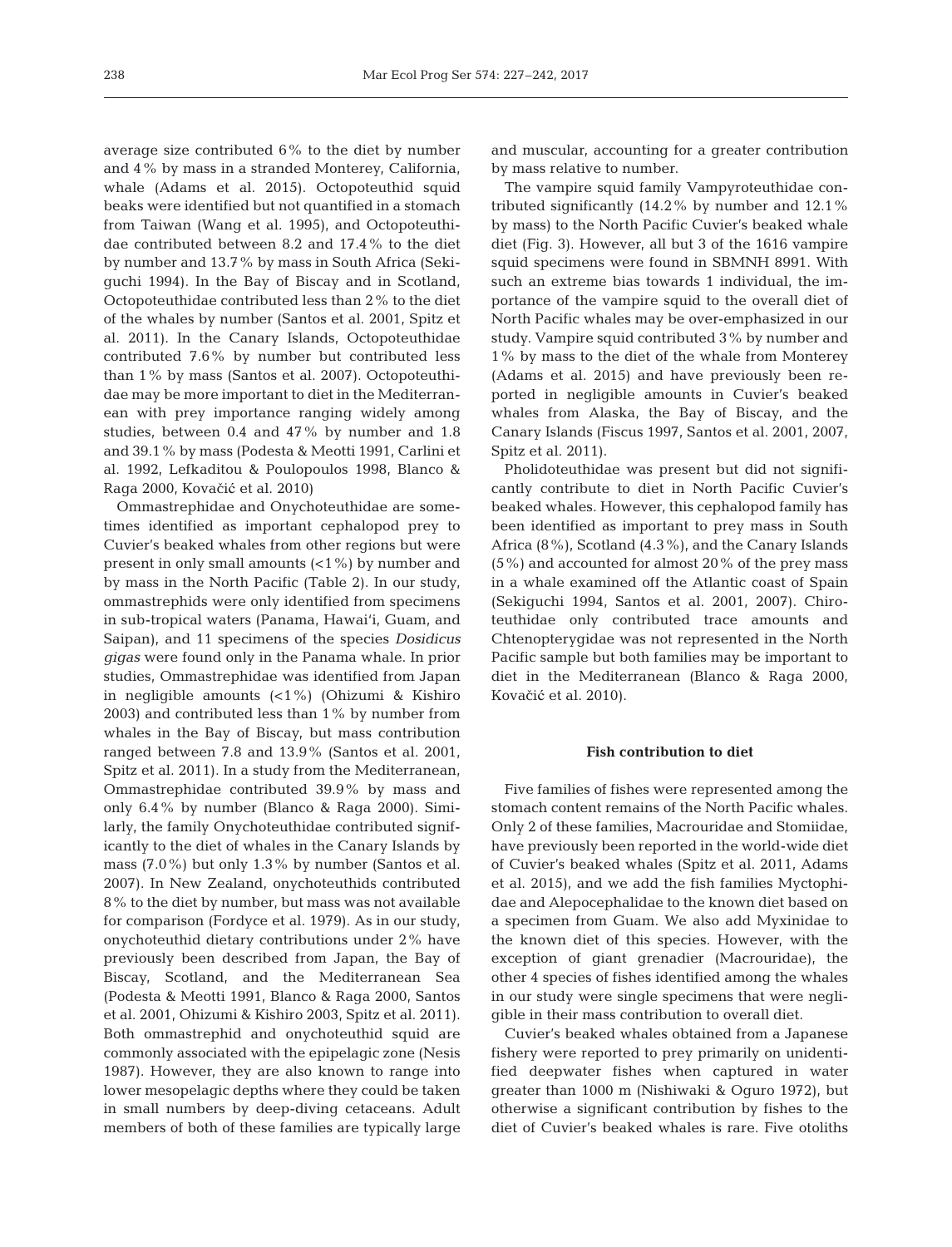were present among remains from a whale in Taiwan (Wang et al. 1995), and in South Africa 36 otoliths of the codling family, Moridae, were present in 1 whale and an unidentified otolith in another (Ross 1984, Sekiguchi 1994). In our study, the giant grenadier (family Macrouridae) represented 12.1% of the overall diet by mass but a much smaller amount by number (1.1%). Despite a significant contribution to prey mass, this species was present in only 2 of the whales examined, both of which stranded in California. The giant grenadier contributed 2% by number and 8% by mass in a stranded specimen examined from Monterey, California (Adams et al. 2015). The longer preanal fin lengths (199−350 mm; Fig. 2) compared to the prior report of 140−180 mm (Adams et al. 2015) explains the greater prey mass  $(12.1\%)$  observed in our study. Our findings and those of Adams et al. (2015) signify the greatest contribution of fishes (8− 12.1% by mass) quantified to date and suggest that fishes may be important to diet of these whales on a regional scale.

Macrourid fishes are among the dominant deepsea fishes and have been described from a benthic slope habitat between 200 and 2170 m along the Pacific Rim, including waters off of southern California, Oregon, the Bering Sea, and Japan (Novikov 1970, Iwamoto & Stein 1974). The giant grenadier contributes significantly to biomass in the 1098− 1280 m depth range along the continental slope of North America (Lauth 1999). Considering the abundance of this fish and its preferred continental slope habitat, it is not surprising that the giant grenadier contributed significantly by mass to the diet of SBMNH 8991.

What is known of Cuvier's beaked whale diving behavior aligns with the giant grenadier habitat. In the Ligurian Sea, Cuvier's beaked whales echolocate in water depths between 222 and 1885 m, with active foraging believed to occur during dives that averaged 1070 m in depth (Tyack et al. 2006). Cuvier's beaked whales routinely dive to depths exceeding 800 m off Hawai'i (Baird et al. 2006) and dive to a mean depth of 1401 m off southern California (Schorr et al. 2014). The deepest (2992 m) and longest (137.5 min) dives for any mammal were recorded from Cuvier's beaked whales off southern California, where the most hours of dive data have been collected (Schorr et al. 2014). The extreme diving be havior of Cuvier's beaked whales indicate that the deep mesopelagic and bathypelagic zones are important foraging grounds for this species.

The giant grenadier diet (by mass) is represented by Gonatidae, *Octopoteuthis* spp., fish remains, and a small contribution by the vampire squid (Drazen et al. 2001). *Octopoteuthis deletron* and *V. infernalis* were also abundant among the prey remains of SBMNH 8991 and were also present in the stranded whale from Monterey that preyed on the giant grenadier (Adams et al. 2015). It is possible that some of the smaller beaks of *O. deletron* and *V. infernalis* in SBMNH 8991 were introduced secondarily as prey of giant grenadier. However, we suspect that the effect of potential secondary ingestion was minimal. The beak condition and comparatively large estimated size of these 2 species in our samples suggests they were preyed upon directly. In addition, *O. dele tron* was identified among the stomach content remains of 7 other whales in our study that did not have evidence of foraging on the giant grenadier or other large fishes. Similarly, gonatid squid were represented in most of the North Pacific whales that did not have any fish remains in their stomachs.

#### **Crustacean contribution to diet**

Crustaceans representing at least 3 species from the families Pasiphaeidae and Oplophoridae were found to contribute a small amount to the diet, with crustaceans present in almost a third of the stomachs examined (5/16). Crustaceans appeared to be a significant part of the diet for the 5 whales, ranging between 30 and 68.3% of the prey by number. Crustaceans contributed to the diet of all 3 of the individuals examined from the Western Pacific (2 from Guam and 1 from Saipan). Similarly in Taiwan, the stomach contents of 3 stranded whales all contained unidentified crustacean remains (Wang et al. 1995). Our findings from the Mariana Islands archipelago combined with the Taiwan report suggest that crustaceans may be especially important prey to Cuvier's beaked whales that inhabit the Western Pacific.

The deep water shrimp families Pasiphaeidae and Gnathophausiidae are the most commonly described crustaceans in the diet of Cuvier's beaked whales (Table 3). In the North Pacific, remains from Pasi phaeidae have previously been reported from Alaska and California (Foster & Hare 1990, Adams et al. 2015). Pasiphaeidae was present in 4 of 5 stomachs with crustacean remains in our study and appears to be the dominant crustacean in North Pacific whales. Gnathophausiidae has not been reported to date from Cuvier's beaked whales in the Pacific but is the dominant crustacean in their diet from other regions including the Caribbean and South Africa (Table 3; Debrot & Barros 1994, Sekiguchi 1994).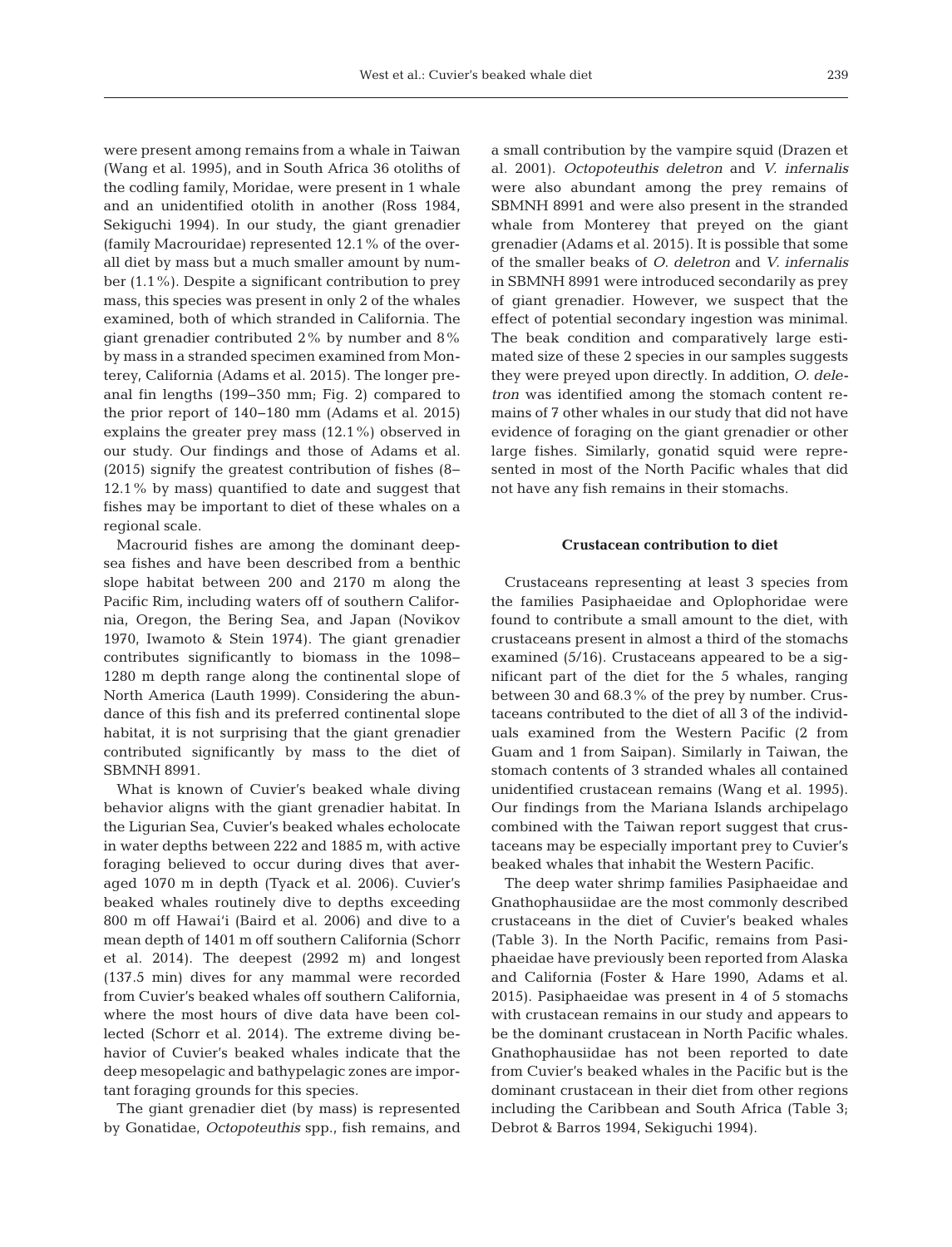Pasiphaeidae and Gnathophausiidae shrimps are both widely distributed in the world's oceans. In the Atlantic, *Pasiphaea tarda* is the most common representative of the Pasiphaeidae family found in Cuvier's beaked whale stomachs and has been reported from deep waters off Scotland and in the Pacific from trawls between 880 and 960 m off Australia (Hanamura & Evans 1994, Bullough et al. 2001). The reported trawl depths are in close agreement with Cuvier's beaked whale foraging activity based around a likely upper limit of 600 m and a lower limit of almost 3000 m (Baird et al. 2006, Tyack et al. 2006, Schorr et al. 2014).

In addition to the Pasiphaeidae and Gnathophausiidae shrimps, our findings identified the presence of *Notostomus japonicus* and *Systellapsis* spp. in small amounts (<1% by number and mass), which represents the first report of the Oplophoridae family in the diet of Cuvier's beaked whales world-wide. We did not find other invertebrates among the stomach content remains of the North Pacific whales, but crabs have been previously identified among the remains of an individual from Japan (Ohizumi & Kishiro 2003), and salps contributed 10% to the diet by both number and mass in the Bay of Biscay (Spitz et al. 2011). It is likely that some invertebrate prey is underrepresented in cetacean stomachs, as softbodied or fragile invertebrates such as shrimp and salps lack resistant hard parts and are susceptible to rapid digestion.

Cuvier's beaked whales are the most likely species to strand coincident with underwater noise (D'Amico et al. 2009). Tagged beaked whales have also been shown to respond behaviorally to navy sonar by ceasing deep foraging dives and moving away (Tyack et al. 2011, DeRuiter et al. 2013), but their vulnerability remains poorly understood. A component has been a historical lack of information on normal foraging patterns, preferred prey, and habitat usage, and our dietary findings contribute to filling this gap in North Pacific Cuvier's beaked whales. Additionally, there is concern that North Pacific beaked whales may be in decline (Moore & Barlow 2013), and attempts to model beaked whale survival and reproduction have emphasized the need for more comprehensive data on beaked whale prey species. The average energy content of prey was recognized as the main driver of depressed survival and reproduction, but estimates are likely inaccurate since 6 extant beaked whale species failed to survive based on current model predictions (New et al. 2013). Both in the modeling of beaked whale energetics and in an approach to quantify the daily consumption of cephalopods in a

marine protected area used by northern bottlenose whales *Hyperoodon ampullatus*, the average caloric value of the prey was usually based on only 1 prey species (Hooker et al. 2002, New et al. 2013). Although caloric energy estimates are available from the Gonatidae family (Clarke et al. 1985, Hooker et al. 2002, Sinclair et al. 2015), calculating energetic requirements from only 1 prey species may be overly simplistic, as North Pacific Cuvier's beaked whales eat a diverse diet represented by at least 45 prey species. These findings from primarily stranded Cuvier's beaked whales are believed to represent the freeranging Cuvier's diet based on prey comparisons be tween stranded and non-stranded dolphins (Dunshea et al. 2013). Further work to determine the caloric value of a suite of prey species identified as important to beaked whales would increase the value of predictive modeling as well as our understanding of beaked whale nutritional needs and the impact of displacement from rich foraging grounds.

*Acknowledgements*. Funding for the examination of stomach contents and prey identification was provided by the Office of Naval Research, Award number N00014-14-1- 0412. The NOAA Prescott grant program supported the collection of samples from stranded specimens in Saipan, Guam, and Hawai'i. We are grateful to Valerie Brown and Brent Tibbatts in Guam and to the many volunteers who supported stranding response efforts across the North Pacific. F. David Horgen reviewed the manuscript.

## LITERATURE CITED

- [Adams J, Walker WA, Burton EJ, Harvey JT \(2015\) Stomach](https://doi.org/10.1898/NWN14-10.1) contents of a Cuvier's beaked whale (*Ziphius cavirostris)* stranded in Monterey Bay, California. Northwest Nat 96: 93−98
- [Baird RW, Webster DL, McSweeney DJ, Ligon AD, Schorr](https://doi.org/10.1139/z06-095) GS, Barlow J (2006) Diving behaviour of Cuvier's (*Ziphius cavirostris)* and Blainville's (*Mesoplodon densirostris)* beaked whales in Hawai'i. Can J Zool 84: 1120−1128
- [Baird RW, Webster DL, Schorr GS, McSweeney DJ, Barlow J](https://doi.org/10.1111/j.1748-7692.2008.00211.x) (2008) Diel variation in beaked whale diving behavior. Mar Mamm Sci 24:630-642
- [Blanco C, Raga JA \(2000\) Cephalopod prey of two](https://doi.org/10.1017/S0025315499002064) *Ziphius cavirostris* (Cetacea) stranded on the western Mediterranean coast. J Mar Biol Assoc UK 80:381-382
	- Bullough L, Napier I, Riley D (2001) Exploratory fishing for deep water shrimp to the north and west of Scotland. Fish Dev Note 13: 1−4
	- Carlini R, Pulcini M, Wurtz M (1992) Cephalopods from the stomachs of Cuvier's beaked whale (*Ziphius cavirostris* Cuvier, 1823) stranded at Fiumino, Central Tyrrhenian Sea. In:Evans PGH (ed) Proceedings of the 6th Annual Conference of the European Cetacean Society, San Remo, Italy, 20–22 February 1992. European Research on Cetaceans 6. European Cetacean Society, Cambridge, p 190−191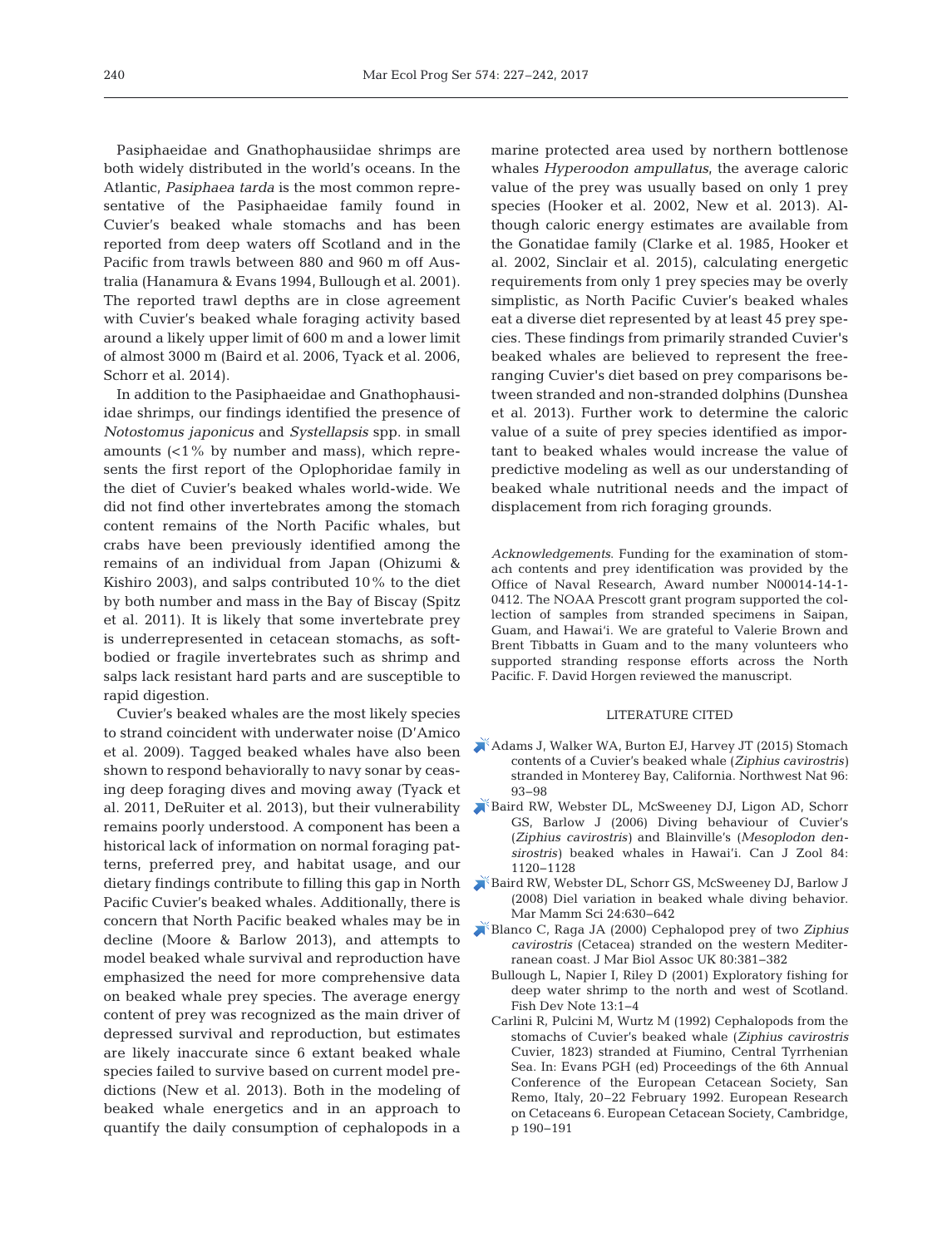- [Cherel Y, Duhamel G, Gasco N \(2004\) Cephalopod fauna of](https://doi.org/10.3354/meps266143) subantarctic islands: new information from predators. Mar Ecol Prog Ser 266: 143−156
	- Cherel Y, Sabatié R, Potier M, Marsac F, Ménard F (2007) New information from fish diets on the importance of glassy flying squid (*Hyaloteuthis pelagica*) (Teuthoidea: Ommastrephidae) in the epipelagic cephalopod community of the tropical Atlantic Ocean. Fish Bull 105: 147−152
- [Childress JJ, Price MH \(1983\) Growth rate of the bathy](https://doi.org/10.1007/BF00392733)pelagic crustacean *Gnathophausia ingens* (Mysidacea: Lophogastridae). Mar Biol 76: 165−177
	- Clarke M (1986) Cephalopods in the diet of odontocetes. In: Bryden MM, Harrison R (eds) Research on dolphins. Clarendon Press, Oxford, p 281−321
	- Clarke MR (2006) Oceanic cephalopod distribution and species diversity in the eastern North Atlantic. Arquipel Life Mar Sci 23A: 27−46
- [Clarke A, Clarke MR, Holmes LJ, Waters TD \(1985\) Calorific](https://doi.org/10.1017/S0025315400019457) values and elemental analysis of eleven species of oceanic squids (Mollusca:Cephalopoda). J Mar Biol Assoc UK 65: 983−986
	- Cox TM, Ragen TJ, Read AJ, Vos E and others (2006) Understanding the impacts of anthropogenic sound on beaked whales. J Cetacean Res Manag 7: 177−187
- [D'Amico A, Gisner RC, Ketten DR, Hammock JA, Johnson](https://doi.org/10.1578/AM.35.4.2009.452) D, Tyack PL, Mead J (2009) Beaked whale strandings and naval exercises. Aquat Mamm 35: 452−472
- [Debrot AO, Barros NB \(1994\) Additional cetacean records for](https://doi.org/10.1111/j.1748-7692.1994.tb00491.x) the leeward Dutch Antilles. Mar Mamm Sci 10:359-368
- [DeRuiter SL, Southall BL, Calambokidis J, Zimmer WMX](https://doi.org/10.1098/rsbl.2013.0223) and others (2013) First direct measurements of behavioural responses by Cuvier's beaked whales to mid-frequency active sonar. Biol Lett 9:20130223
- [Drazen JC, Buckley TW, Hoff GR \(2001\) The feeding habits](https://doi.org/10.1016/S0967-0637(00)00058-3) of slope dwelling macrourid fishes in the eastern North Pacific. Deep Sea Res I 48:909-935
	- Dunshea G, Barros NB, Berens McCabe EJ, Gales NJ, Hindell MA, Jarman SN, Wells RS (2013) Stranded dolphin stomach contents represent the free-ranging population's diet. Biol Lett 9:201210236
	- Fertl D, Schiro AJ, Collier S, Worthy GAJ (1997) Stranding of a Cuvier's beaked whale (*Ziphius cavirostris*) in southern Texas, with comments on stomach contents. Gulf Mex Sci 2: 92−93
- [Fiscus CH \(1997\) Cephalopod beaks in a Cuvier's beaked](https://doi.org/10.1111/j.1748-7692.1997.tb00655.x) whale (*Ziphius cavirostris*) from Amchitka Island, Alaska. Mar Mamm Sci 13: 481−486
- Fordyce RE, Mattlin RH, Wilson GJ (1979) Stranding of a Cuvier's beaked whale *Ziphius cavirostris* Cuvier, 1823, at New Brighton, New Zealand. Mauri Ora 7:73-82
- [Foster NR, Hare MP \(1990\) Cephalopod remains from a](https://doi.org/10.2307/3536590) Cuvier's beaked whale (*Ziphius cavirostris*) stranded in Kodiak, Alaska. Northwest Nat 71:49-51
- [Guerreiro M, Phillips RA, Cherel Y, Ceia FR, Alvito P, Rosa](https://doi.org/10.3354/meps11266) R, Xavier JC (2015) Habitat and trophic ecology of Southern Ocean cephalopods from stable isotope analyses. Mar Ecol Prog Ser 530: 119−134
- [Hanamura Y, Evans DR \(1994\) Deepwater caridean shrimps](https://doi.org/10.18353/crustacea.23.0_46) of the families Oplophoridae and Pasiphaeidae (Crustacea:Decapoda) from western Australia, with an appendix on a lophogastridan mysid (Mysidacea). Crustac Res 23: 46−60
	- Heyning JE, Mead JG (2009) Cuvier's beaked whale, Ziphius cavirostris. In: Perrin WF, Wursig B, Thewissen JGM (eds) Encyclopedia of marine mammals. Academic

Press, San Diego, CA, p 294−295

- [Hooker SK, Whitehead H, Gowans S \(2002\) Ecosystem con](https://doi.org/10.1016/S0006-3207(01)00153-7)sideration in conservation planning: energy demand of foraging bottlenose whales (*Hyperoodon ampullatus*) in a marine protected area. Biol Conserv 104:51-58
	- Iwamoto T, Stein DL (1974) A systematic review of the rattail fishes (Macrouridae:Gadiformes) from Oregon and adjacent waters. Occas Pap Calif Acad Sci 111: 1−79
- Kovačić I, Đ[uras Gomer](https://doi.org/10.1017/S1755267209991059)čić M, Gomerčić H, Lucić H, Gomerčić T (2010) Stomach contents of two Cuvier's beaked whales (*Ziphius cavirostris)* stranded in the Adriatic Sea. Mar Biodivers Rec 3:e19
	- Lauth RR (1999) The 1997 Pacific west coast upper continental slope trawl survey of groundfish resources of Washington, Oregon, and California: estimates of distribution, abundance, and length composition. Tech Memo NMFS-AFSC-98. U.S. Department of Commerce, NOAA
	- Lefkaditou E, Poulopoulos Y (1998) Cephalopod remains in the stomach content of beaked whales, *Ziphius cavirostris* (Cuvier, 1823) from the Ionian Sea. Rapp Comm Int Mer Medit 35: 460−461
- [Moore JE, Barlow JP \(2013\) Declining abundance of beaked](https://doi.org/10.1371/journal.pone.0052770) whales (Family Ziphiidae) in the California Current large marine ecosystem. PLOS ONE 8:e52770
- [Negri A, Daneri G, Ceia F, Vieira R and others \(2016\) The](https://doi.org/10.1007/s00300-015-1794-9) cephalopod prey of the Weddell seal, *Leptonychotes weddellii*, a biological sampler of the Antarctic marine ecosystem. Polar Biol 39:561-564
	- Nesis KN (1987) Cephalopods of the world: squids, cuttlefishes, octopuses, and allies. T.F.H. Publications Inc., Neptune City, NJ
- [New LF, Moretti DJ, Hooker SK, Costa DP, Simmons SE](https://doi.org/10.1371/journal.pone.0068725) (2013) Using energetic models to investigate the survival and reproduction of beaked whales (family Ziphiidae). PLOS ONE 8:e68725, doi:10.1371/journal.pone.0068725
	- Nishiwaki M, Oguro N (1972) Catch of the Cuvier's beaked whales off Japan in recent years. Sci Rep Whales Res Inst 24: 35−41
	- Novikov NP (1970) Biology of *Chalinura pectoralis* in the North Pacific. In: Moiseev PA (ed) Soviet fisheries investigations in the Northeastern Pacific. Part V, Vol 7. VINRO, Trudy, p 304–331
- [Ohizumi H, Kishiro T \(2003\) Stomach contents of a Cuvier's](https://doi.org/10.1578/016754203101023933) beaked whale (*Ziphius cavirostris*) stranded on the central Pacific coast of Japan. Aquat Mamm 29:99-103
	- Podesta M, Meotti C (1991) The stomach contents of a Cuvier's beaked whale, *Ziphius cavirostris* and a Risso's dolphin, *Grampus griseus*, stranded in Italy. In: Evans PGH (ed) Proceedings of the Fifth Conference of the European Cetacean Society, Sandefjord, Norway, 21−23 February 1991. European Research on Cetaceans 5. European Cetacean Society, Cambridge, p 58−61
- [Roper CFE, Young RE \(1975\) Vertical distribution of pelagic](https://doi.org/10.5479/si.00810282.209) cephalopods. Smithson Contrib Zool 209: 1−51
	- Ross GJB (1984) The smaller cetaceans of the south east coast of southern Africa. Annals of the Cape Provincial Museums, Part 2, Vol 15. Cape Provincial Museums, Grahamstown
- [Santos MB, Pierce GJ, Herman J, López A, Guerra A, Mente](https://doi.org/10.1017/S0025315401004386) E, Clarke MR (2001) Feeding ecology of Cuvier's beaked whale (*Ziphius cavirostris*): a review with new information on the diet of this species. J Mar Biol Assoc UK 81: 687−694
- [Santos MB, Martin V, Arbelo M, Fernandez A, Pierce GJ](https://doi.org/10.1017/S0025315407054380) (2007) Insights into the diet of beaked whales from the